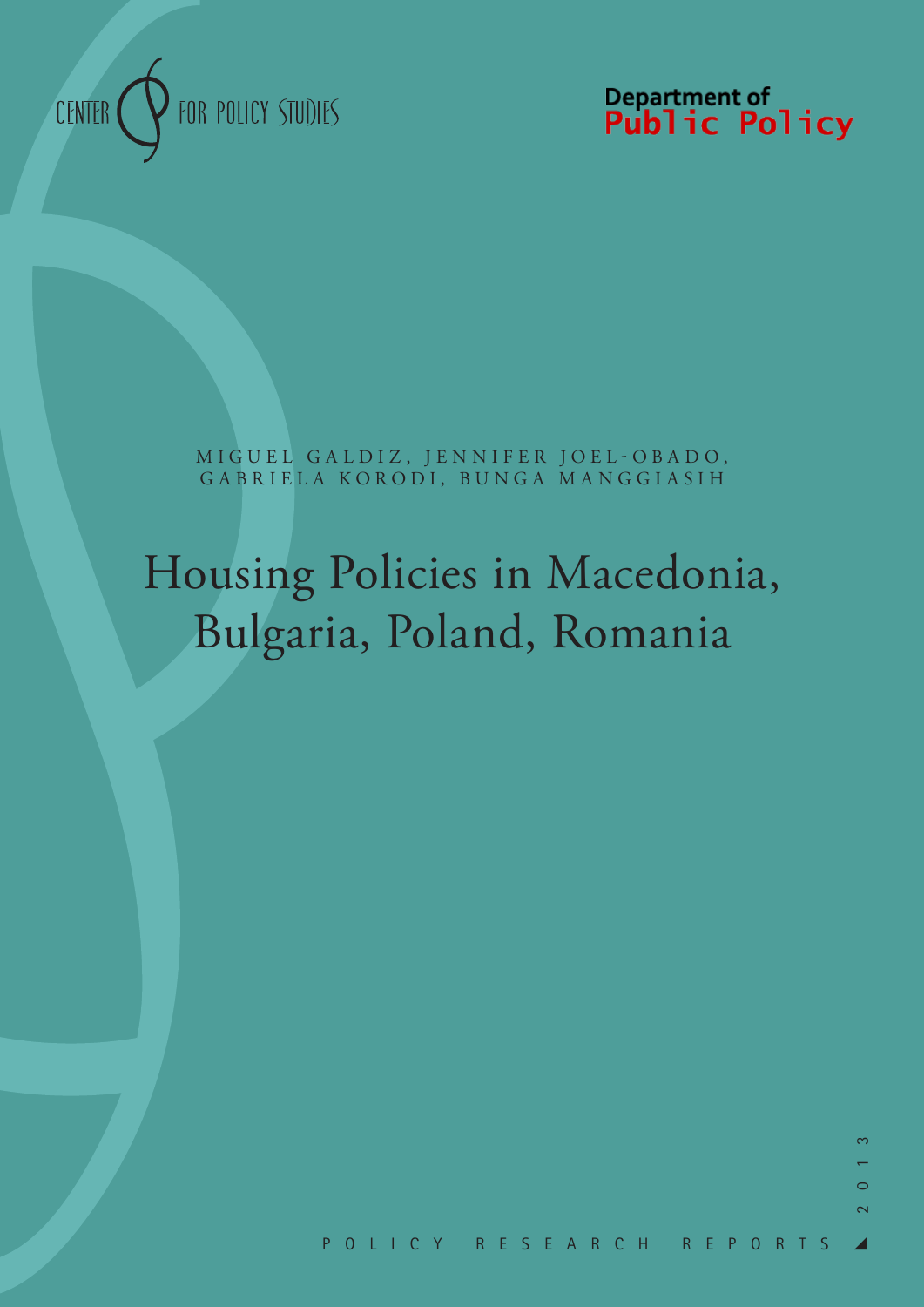#### ABOUT THE PROJECT

This study was commissioned by Habitat for Humanity. It was conducted and recognized in partial fulfillment for the "Policy Labs" course within the Department of Public Policy at Central European University. Policy Labs are part of the MA curriculum. They give an opportunity for small teams to work for external clients producing and presenting policy relevant research that will be used for advocacy, assessment and development. Clients are civic organizations, donors, research centers and international organizations. The Policy Lab focusing on this project was mentored by Andrew Cartwright, Research Fellow, Central European University's Center for Policy Studies.

#### ABOUT THE PAPER SERIES

Policy Research Reports are occasional studies that provide support or background information for wider research projects. They include reviews of scientific literature, state of the art reports, and country studies. They are works in progress and offer practical combinations of academic and policy writing.

Miguel Galdiz, Jennifer Joel-Obado, Gabriela Korodi, and Bunga Manggiasih were students in the Master of Arts program of the Department of Public Policy at Central European University during the 2012-2013 Academic Year.

The views in this report are the authors' own and do not necessarily reflect those of the Center for Policy Studies, Central European University, Habitat for Humanity or any its entities.

This text may be downloaded only for personal research purposes. Additional reproduction for other purposes, whether in hard copies or electronically, requires the consent of the author(s), editor(s). If cited or quoted, reference should be made to the full name of the author(s), editor(s), the title, the research project, the year and the publisher.

CENTER FOR POLICY STUDIES CENTRAL EUROPEAN UNIVERSITY

Nador utca 9 H–1051 Budapest, Hungary cps@ceu.hu http://cps.ceu.hu

© Central European University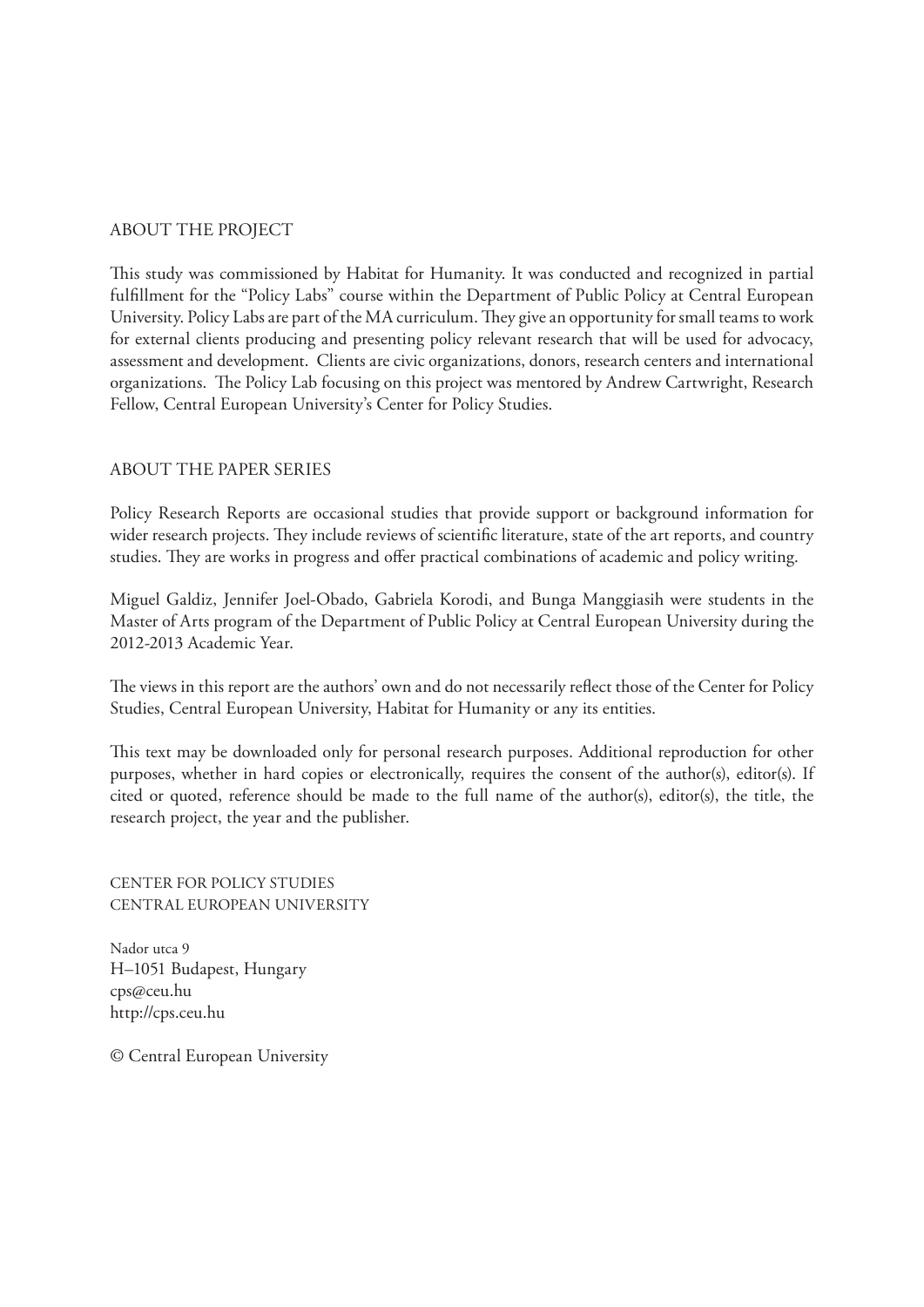#### **Executive Summary**

This policy brief deals with a review of the housing sector in four post-communist countries across four issues related domains. Assessing the housing situation and its criticalities in Bulgaria, Macedonia, Poland and Romania, the study aims to provide the national offices of Habitat for Humanity a clear perspective on the deficiencies regarding housing in their country in order to be able to construct an advocacy possibility that would improve the sector in the long run. The study follows the housing sector across the issues of housing supply deficit, inadequate housing for vulnerable groups, the low quality of the housing stock and regulation within the sector as requested by the client with the annexation of an advocacy strategy we proposed as a team.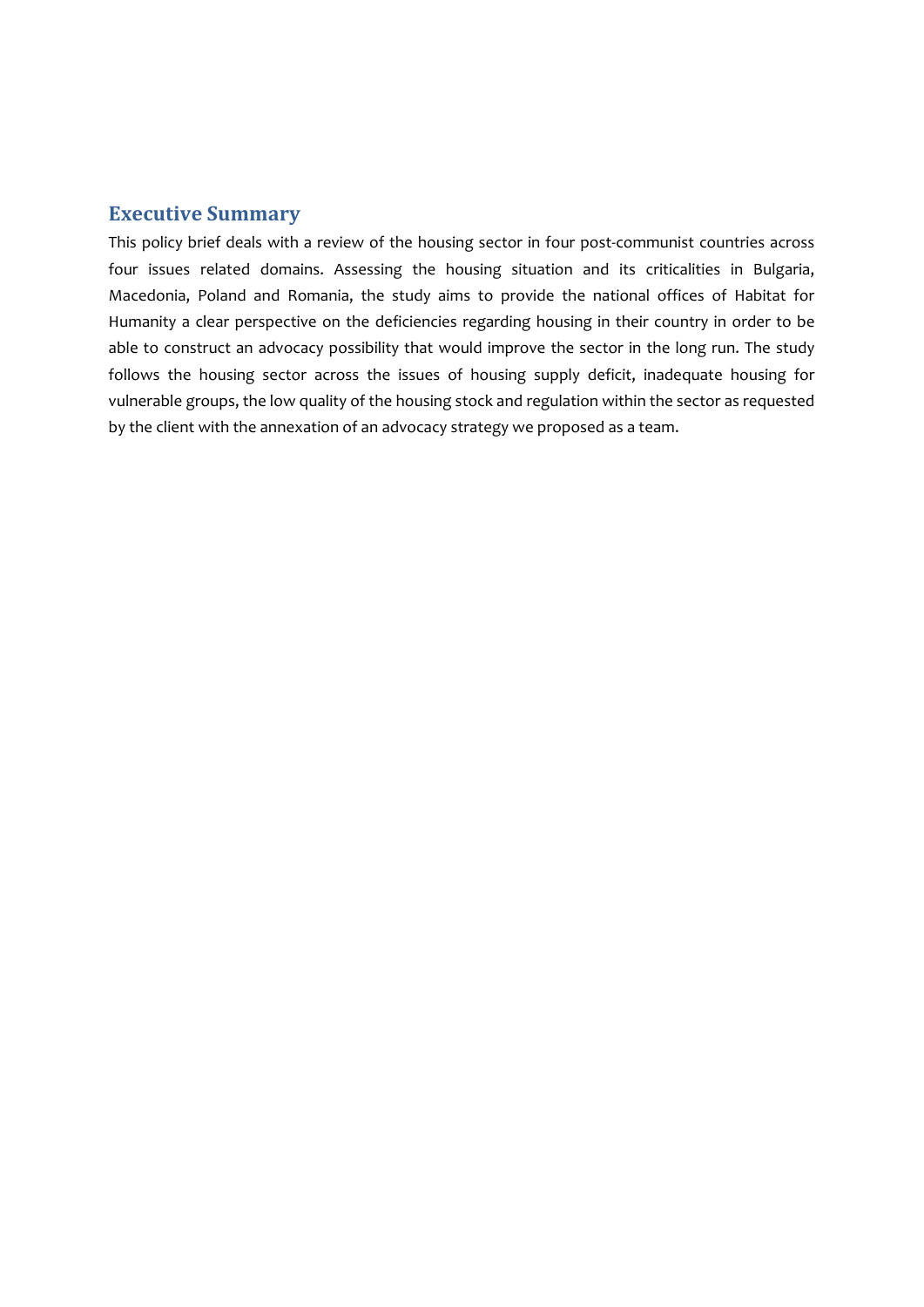# **Contents**

| 3.3 Social Exclusion: De-institutionalisation of Children and Families in Care Homes13 |
|----------------------------------------------------------------------------------------|
|                                                                                        |
|                                                                                        |
|                                                                                        |
| 15                                                                                     |
|                                                                                        |
|                                                                                        |
|                                                                                        |
|                                                                                        |
|                                                                                        |

Advocating on Housing Policy 2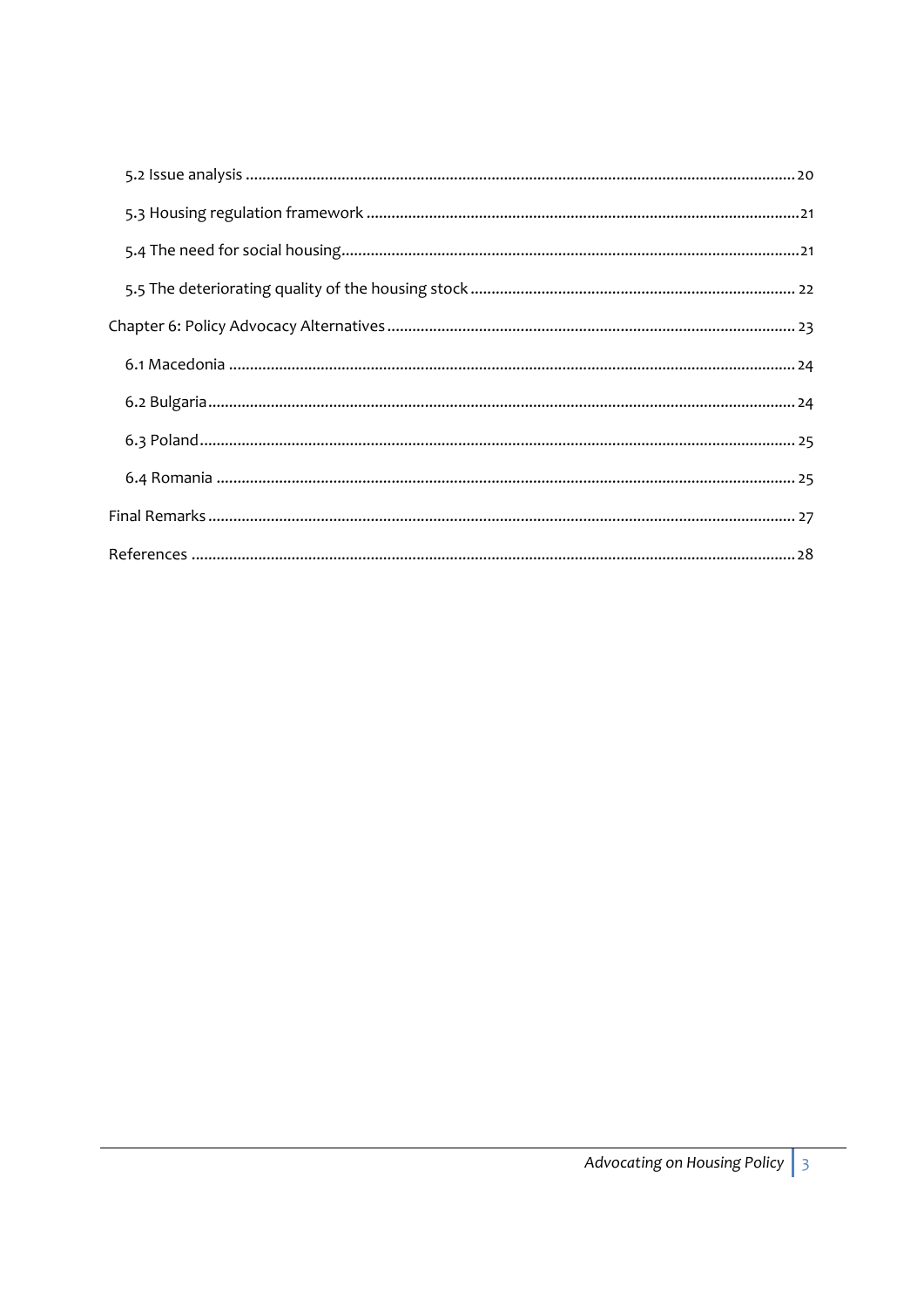# **Introduction**

Issues in the field of public policy are characterized by a complexity of actors, interests, and factors at interplay. Housing policy provides such a challenge by its implication on social and economic aspects affecting policy conceptualization and decision making. In economic terms, housing represents a good of both consumption and investment that through its highly heterogeneous form is deeply affected by speculative behavior. In social terms, housing has come to be understood as a human right by which governments must ensure access to housing for all.

Beyond questions of housing as a 'merit good' to be supported by society to be consumed for all; research at the global, national, and local level testify to the growing complexity of the housing policy issue. In this setting, the work of the different local, national, and international chapters of Habitat for Humanity (HfH) has been essential to affect positive change. Regardless of these successes, it becomes evident that the scope and efficiency of direct action can be enormously limited by policies, either existing or in the making. Consequently, it is by affecting policy making that the successes of direct action can reach greater accomplishments. For these reasons, policy advocacy needs to be a prominent feature of HfH offices to maximize the effects of their actions and goals.

The objective of the present work is to become an initial point of reference for national centers of HfH trying to expand their efforts as expert-knowledge policy advocates. To illustrate this goal, the brief focuses on four issues to deliver a broad, yet issue oriented, understanding of policy progression in a series of national contexts. The selection of Bulgaria, Macedonia, Poland, and Romania – as the focus of the literature reviews and the examples to be carried forward – responds directly to the study requests by HfH. The brief delivers four macro-level studies compiled from academic and general research in order to inform national offices on policy progression in their respective national contexts. From the results of this work, the brief delivers examples on key issues identified as opportunities for advocacy or further research to begin the process of placing HfH as a key actor in the policy process.

The initial chapter establishes four categories exemplifying a series of issues from where to construct the respective analyses of housing policy. The subsequent chapters apply these categories to provide a holistic vision of each national context. The concluding section provides general advice on important elements surrounding advocacy frameworks as well as suggestions on potential opportunities for advocacy to explore in each country.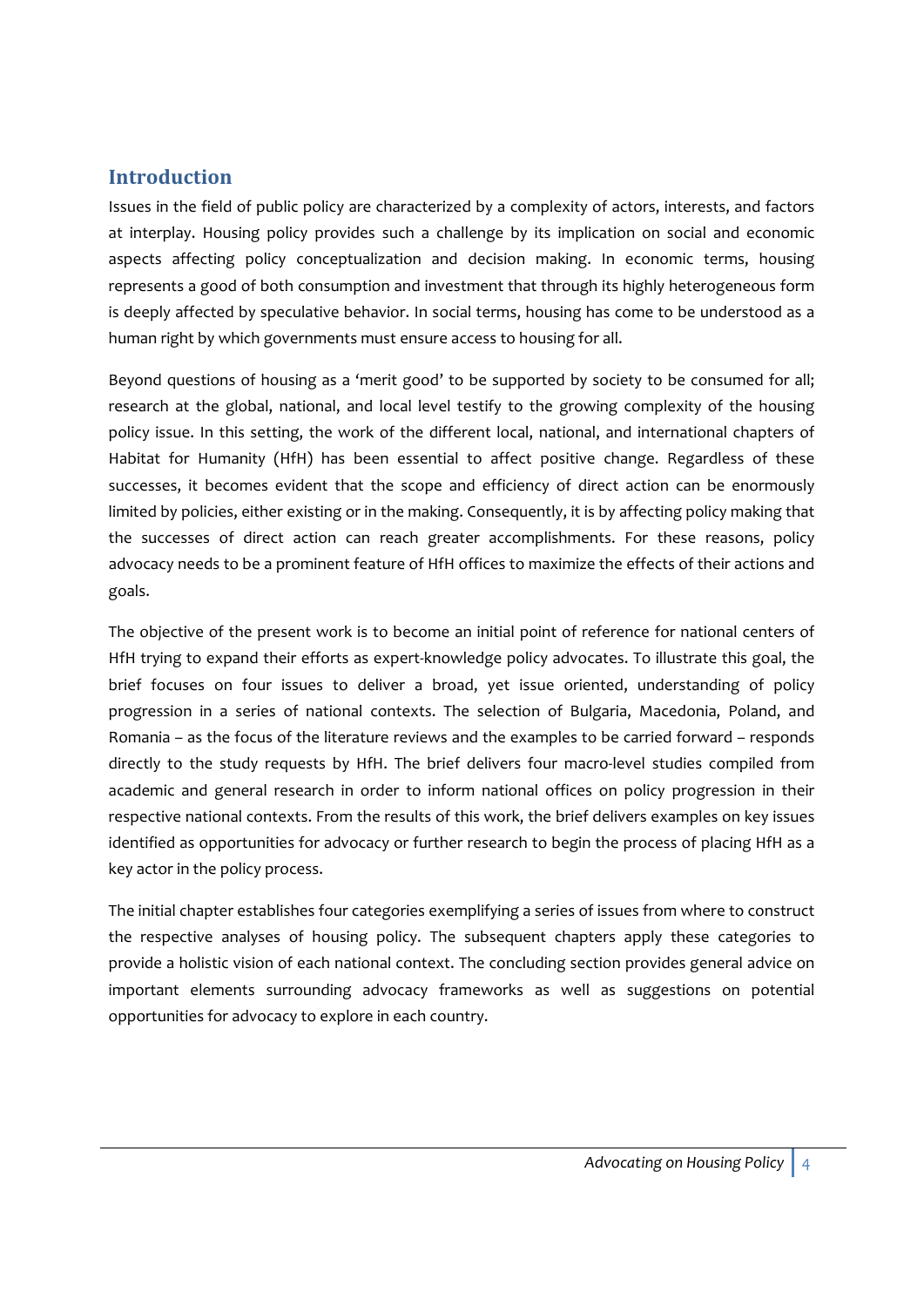# **Chapter 1: Categories of Analysis**

Keeping in mind the objective of this document to introduce an evidence‐based knowledge platform for HfH national centers to engage in advocacy, the current document focuses on analyzing four broad housing problems. After an initial period of research, and in consultation with our client's needs, our working group established four categories from where to approach the national realities of housing policy. As such, the paper conceptualizes these four categories to conduct an investigation of existing research on public and private institutions, academic publications, and official documentation dealing with housing issues in Macedonia, Bulgaria, Poland, and Romania. These four categories are: housing supply deficit; inadequate housing for vulnerable groups; deteriorating quality of housing stock; and regulation frameworks on social housing.

# **1.1 Housing supply deficit**

This category engages with the economic analysis of housing policy by investigating how the problem of an existing housing deficit has been structured and understood in primary and secondary literature. Focusing in identifying a deficit in housing supply enables us to perceive the relationship of housing supply and demand in the past decades. This categorization emphasizes the long term understanding of housing as an economic market. In the process, hinting at how the internalization of economic factors has influenced housing policy; assessment on this category allows us to glimpse at the interrelation of economic factors influencing macro-economic developments in the region.

# **1.2 Inadequate housing for vulnerable people**

This category engages with social analysis of housing policy by establishing the parameters that inform what is understood as adequate housing in each context, and which sectors of society are recognized as most vulnerable. This focus aims to identify how socio-cultural and economic structures condition the base line of acceptable housing standards. Thus we can recognize how housing deficiencies are understood as problems and which sectors of society, if any, are most affected. Assessment on this category enables us to understand the macro level construction of housing as a policy problem.

# **1.3 Low/deteriorating quality of housing**

This category aims to engage with narrower qualitative and quantitative differences found in academic and research literature on housing policy. The analysis in this issue expands on the concept of adequate housing, but also takes into consideration the economic perspectives of housing as an investment and consumption good. Assessment on this category allows us to present an example of how economic and social parameters interact in the analysis of policy and the relevance of analytical tools for the construction of advocacy arguments.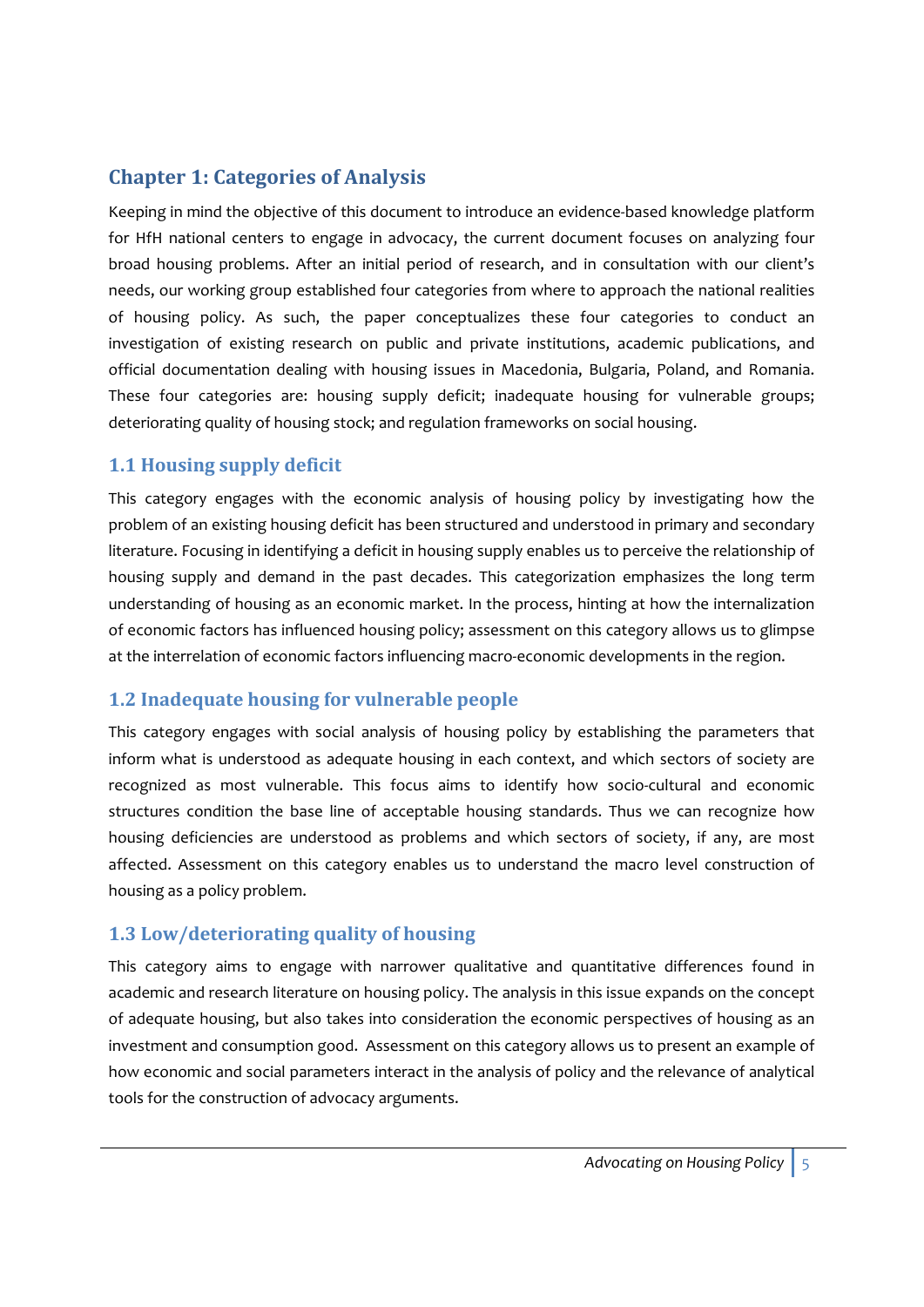# **1.4 Regulation frameworks on social housing**

This category presents the narrowest focus of analysis by trying to identify the presence of a regulatory issue possibly common to all four case studies. In this way it allows a narrow point of comparison that reflects the different conditions of each national context and further reflects upon the possibilities of advocacy. This last categorization enables the discussion of key areas of interest as recognized by HfH for the purpose of the current project.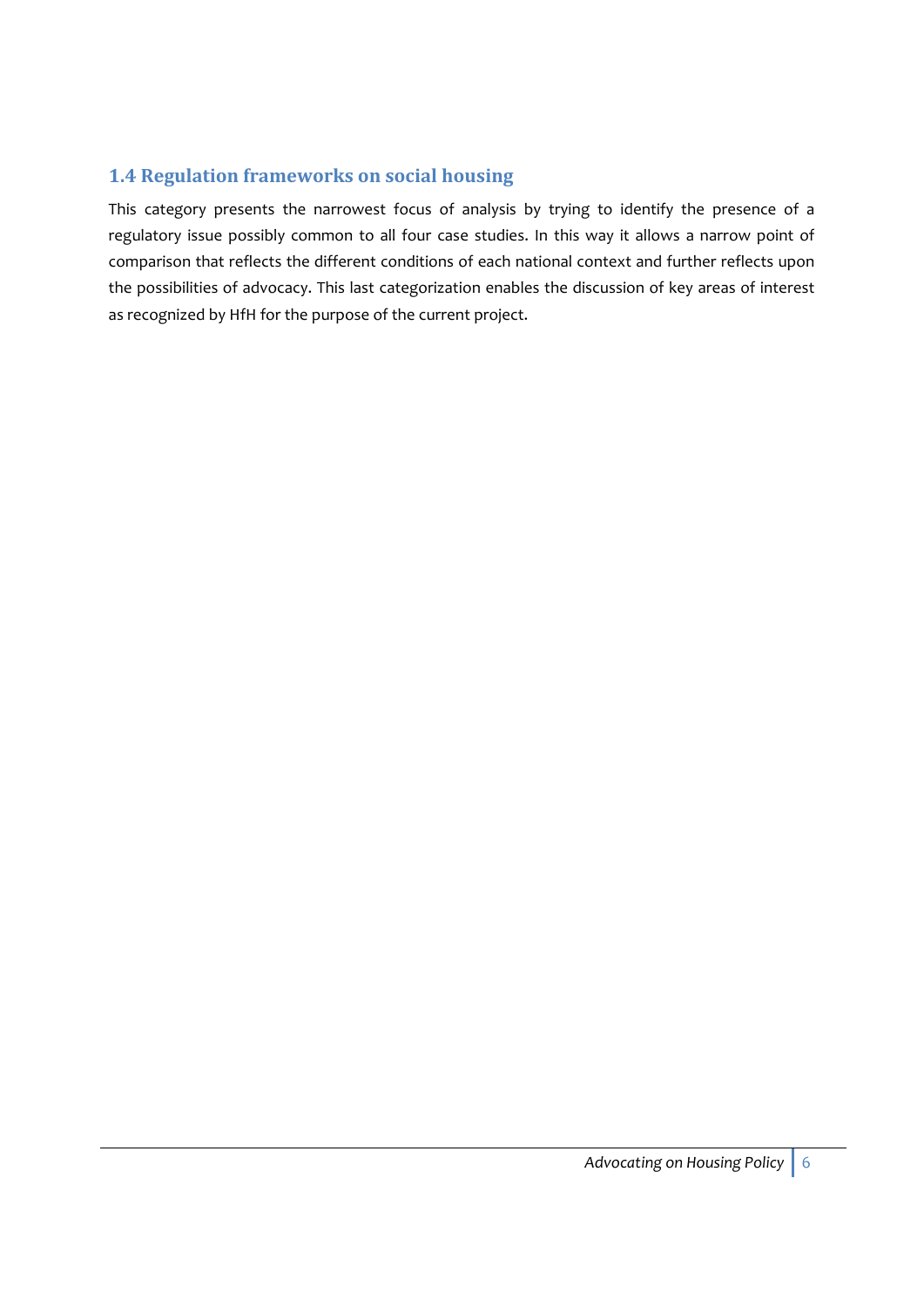# **Chapter 2: Macedonia Housing Policy**

#### *(Bunga Manggiasih)*

Access to adequate housing is explicitly stated as a human right in both the Universal Declaration of Human Rights and the Charter of Fundamental Rights of the European Union. In the Union, the supranational organization of which the Former Yugoslav Republic of Macedonia (henceforth addressed as Macedonia) has been a candidate since 2005, the right to housing assistance is aimed to ensure a decent existence for all those who lack sufficient resources $^{\text{!}}$ .

However, housing in general has almost disappeared from the government's policy agenda in the last fifteen years<sup>2</sup>. The lack of a clear housing policy guidelines becomes more complicated as the current regulations are overdescriptive and superficial<sup>3</sup>. As most countries in the region, housing policies also tend to address housing market problems rather than strategic intervention, while implementation is limited and the commitment insufficient.

For example, the right to housing is secured in the Constitution of Macedonia. Housing was one of the ten top government priorities in 2008, when housing was allocated 3% of total government budget<sup>4</sup>, but housing policy is not included in the strategic objectives of Macedonian government in 2011‐2015. The government chose to focus in increasing economic growth and employment, to integrate into European Union (EU) and North Atlantic Treaty Organization (NATO), to fight corruption, to maintain good inter‐ethnic relations, as well as to invest in education, science and information technology<sup>5</sup>.

Furthermore, housing is also not considered as priorities in EU's Instrument for Pre‐accession assistance (IPA). In 2013, Macedonia received 113.2 million euro of IPA, but the priorities are set to attract and retain more people in employment, to invest in human capital through better education and training, to promote an inclusive labor market, and to provide technical assistance $^6$ .

This is not to say that the government has not introduced any policy in the housing sectors. As we can see in the following sections, Macedonia has put efforts to improve the housing condition, and housing has made its way into the National Strategy on Alleviation of Poverty and Social Inclusion 2010‐2020. Yet, the outcome is relatively unclear, at least from the documents in English which are publicly available. This lack of public information in English is perhaps also a sign that the

<sup>1</sup> http://eur‐lex.europa.eu/en/treaties/dat/32007X1214/htm/C2007303EN.01000101.htm

<sup>2</sup> Tsenkova 2011

<sup>3</sup> Bouzarovski et al. 2011

<sup>4</sup> Global Housing Indicator 2011, as based on a 2008 report

<sup>5</sup> http://vlada.mk/?q=node/260&language=en-gb

<sup>6</sup> http://ec.europa.eu/esf/main.jsp?catId=390&langId=en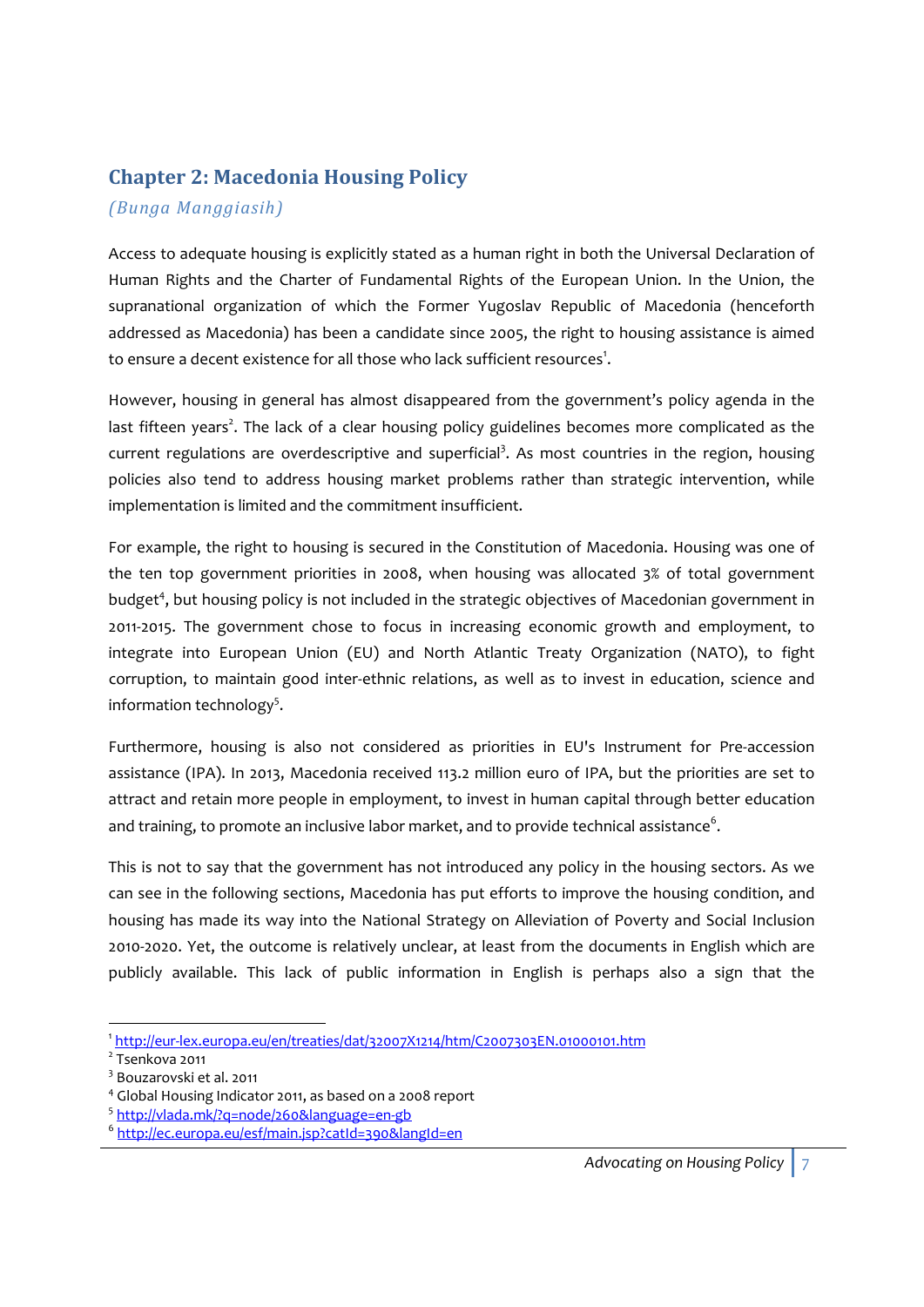government has plenty of room to improve its accountability up to the Europan Union standards, which may speed up its accession process.

#### **2.1 Deficit of housing supply**

In 2011, Macedonia had a housing stock of 700,000 units<sup>7</sup>. It meant Macedonia had 342 dwellings per 1,000 inhabitants – 12% below the South East Europe average and 27% below EU 27 average.

The government has tried to boost the supply of housing. For instance, in 2011‐2015 the government targets 1,296 apartments and houses intended for sale on good conditions to be constructed or completed in Skopje, Bitola, Strumica, Tetovo and Ohrid<sup>8</sup>. It is unclear whether those dwellings are built entirely by the state, the private sector, or a combination of both. Nonetheless, despite of slowly improving housing provision supply of affordable housing, it does not match demand sufficiently<sup>9</sup>.

On the other hand, Macedonia has a very high home ownership rate of 95%, surpassing the 71% EU average<sup>10</sup>. This is an impact of predominant home ownership which happened before transition and mass privatization of social rental housing afterwards. However, in the largest city of the country, Skopje, in 2008 only 50% of the properties have registered titles, although there is national program to register titles $11$ .

Rental housing is insignificant, with only 5% of the stock volume. There is no data available about privately owned dwellings rented out informally<sup>12</sup>.

# **2.2 Inadequate housing for vulnerable people**

Similar with other countries in the region, Roma communities are segregated in slums. According to the 2002 census, there are 53,879 Roma people live in Macedonia, and 43% of them live in Skopje. In general, there is a lack of data on Roma housing, and there are only sporadic measures to overcome problem with illegal settlements and access to comunal services. It is very difficult to obtain data, if any, on how many families had access to quality social housing. Government has done some efforts but without continuity and systematic approach. Meanwhile, implementation rate compared with the allocated budget is unclear and the government relies too much on donor funding<sup>13</sup>.

 $<sup>7</sup>$  Amann 2012</sup>

<sup>8</sup> http://vlada.mk/?q=node/263&language=en‐gb

 $9$  Amann 2012

 $10$  Amann 2012

<sup>&</sup>lt;sup>11</sup> Global Housing Indicators 2011

 $12$  Amann 2012

<sup>&</sup>lt;sup>13</sup> Eminova and Milevska-Kostova 2008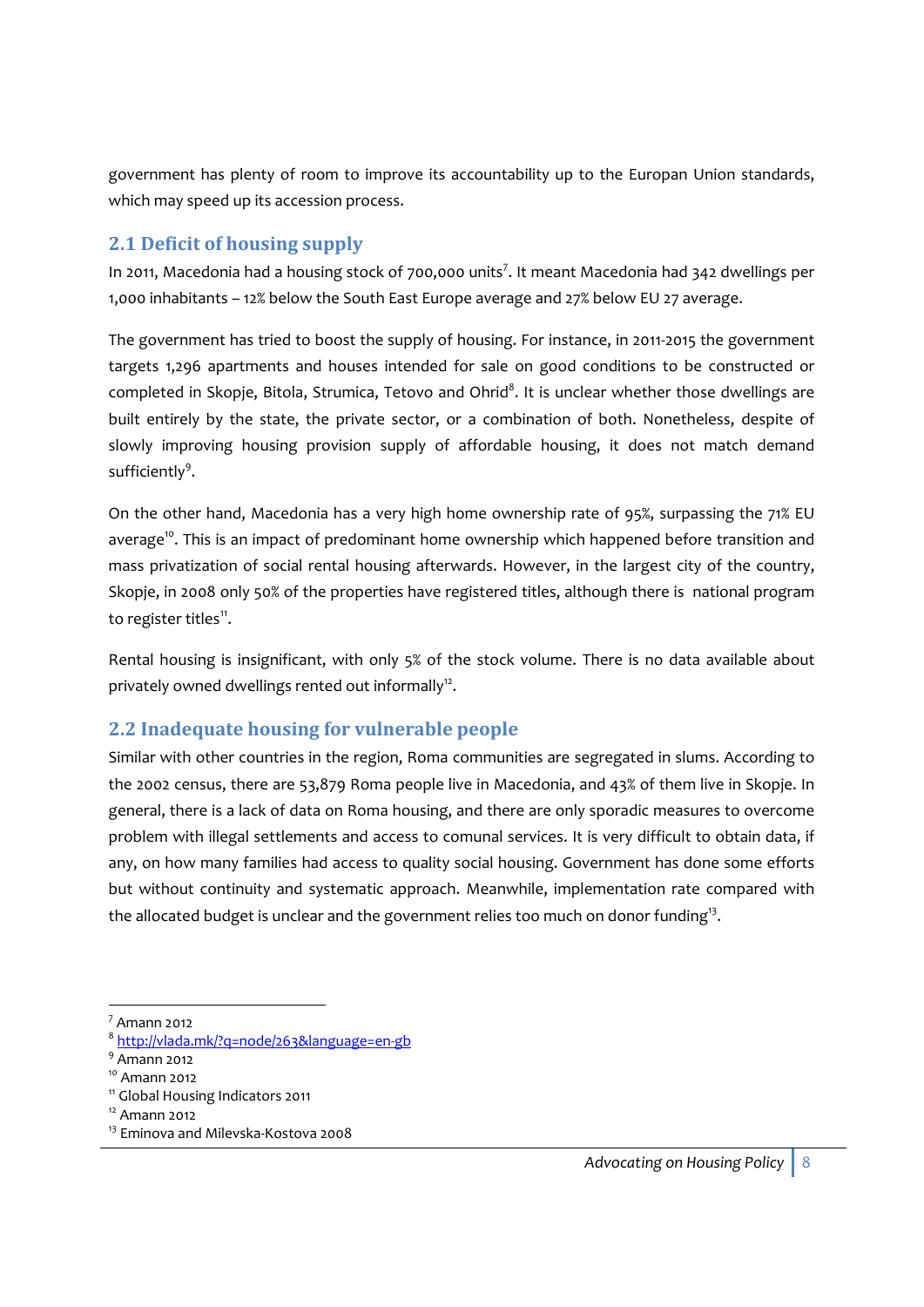Beside the Roma, the internally displaced people can also be classfied as vulnerable people. Due to the ethnic Albanians insurgency in 2001, 170,000 people had to seek refuge to other locations. They face difficulty to return to their houses because the severe damage, as 5,393 houses and 72 public buildings were destroyed<sup>14</sup>.

In addition, during the conflict in Kosovo, Macedonia hosted more than 200,000 refugees<sup>15</sup>. Some of the refugees remain to apply for Macedonian citizenship, which further complicates the housing situation in the country.

Macedonian government also provides special provisions for young married couples, persons with disabilities, single parents, senior citizens, and orphans. For example, the "Buy a house, buy an apartment!" program, which was launched for citizens who do not have their own place to live or who cannot solve their housing problems. The government will give 50% subsidy for credits up to 50,000 euros, as long as the joint earnings of beneficiaries and their spouses do not exceed 900 Euros per month<sup>16</sup>. The government also plans to open five regional Senior Housing Homes with a capacity of 50–100 users through a public–private partnership in the municipalities of Pehchevo (2012), Demir Kapija (2013), Kavadarci (2013), Butel (2014) and Tetovo (2015); and grant new 120 houses or apartments for the children without parental care after they leave the Home for children without parents<sup>17</sup>.

# **2.3 Low quality of housing**

Macedonia has a lack of access to potable water and sewerage in rural areas and urban slums. The water supply network cannot match the needs because the system is dilapidated and leaking. Different settlements have different sewerage system coverage percentage, which can be under 60% of population in five urban settlements, 60‐80% in eight urban settlements, and more than 80% in 12 other urban settlements $18$ .

In 2010, there are 1,630 illegally built constructions registered in Macedonia, and most are not connected to water supply and sewerage, while the owners lack the necessary fund to legalize the housings<sup>19</sup>. Furthermore, in reality there might be more illegal housings as they are not registered.

The region in general have been seeing a growth of share of substandard housing due to systematic disinvestment and lack of maintenance. In Macedonia, the share of low-quality housing is estimated to be around 19% of the urban population, on par with Croatia, Romania, Bosnia and Herzegovina.

<sup>&</sup>lt;sup>14</sup> United Nations 2004

<sup>&</sup>lt;sup>15</sup> International Crisis Group 1999

<sup>16</sup> http://vlada.mk/?q=node/263&language=en‐gb

<sup>17</sup> http://vlada.mk/?q=node/268&language=en‐gb

<sup>&</sup>lt;sup>18</sup> United Nations 2004

<sup>19</sup> Amann 2012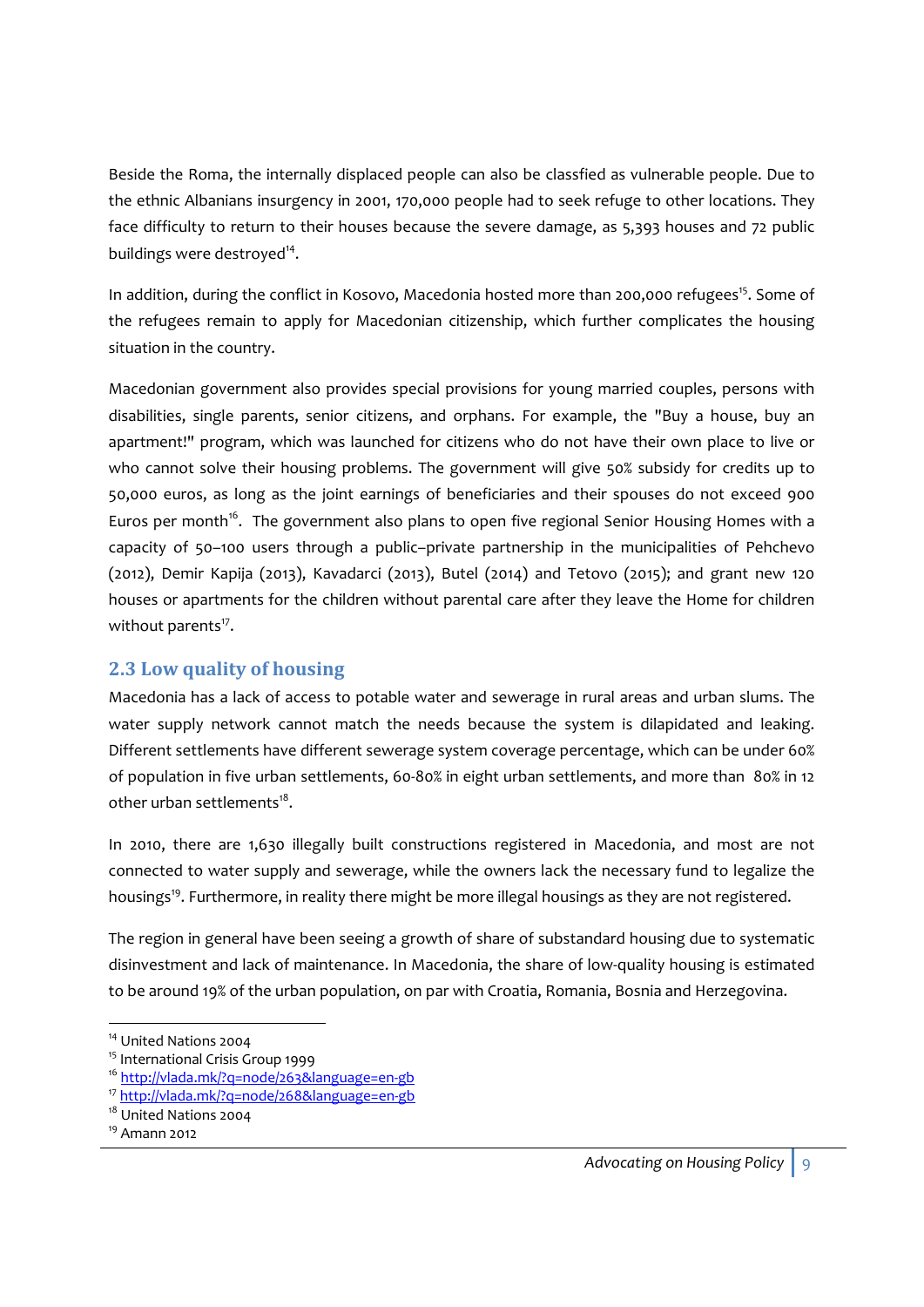Another problem is the construction of apartment building extensions, which is a common practice to enlarge apartment blocks without extending beyond the original structures. For example, enclosing the balcony and changing it as a new room, or adding a storey on the rooftop of the apartment. This actually endangers the buildings in possible earthquakes, decrease insulation and aeration, and lower down the energy conservation<sup>20</sup>.

#### **2.4 Need for better regulations frameworks on social housing**

As what happens in most countries in the region, Macedonia has a lack of clear housing policy guidelines, while the available ones are overdescriptive and superficial $21$ . Macedonia has a Constitution which secures the rights in housing as well as plenty of regulations related to housing, but there is limited implementation of plans and inadequate commitments. For example, the 2009 Housing Law regulates 25% of construction and maintenance fund should be distributed to socially disadvantaged persons, but implementation and monitoring is unclear.

Furthermore, the current economic crisis in Europe, which leads to restrictive fiscal austerity measures, causes very few social housing provided<sup>22</sup>. Nevertheless, the government has been initiating new small-scale social housing programs since 2002, which mainly targeting the marginalized groups.

<sup>&</sup>lt;u> Andreas Andreas Andreas Andreas Andreas Andreas Andreas Andreas Andreas Andreas Andreas Andreas Andreas Andr</u> <sup>20</sup> Bouzarovski, Salukvadze, and Gentile 2011

<sup>&</sup>lt;sup>21</sup> Tsenkova 2011

<sup>22</sup> Tsenkova 2011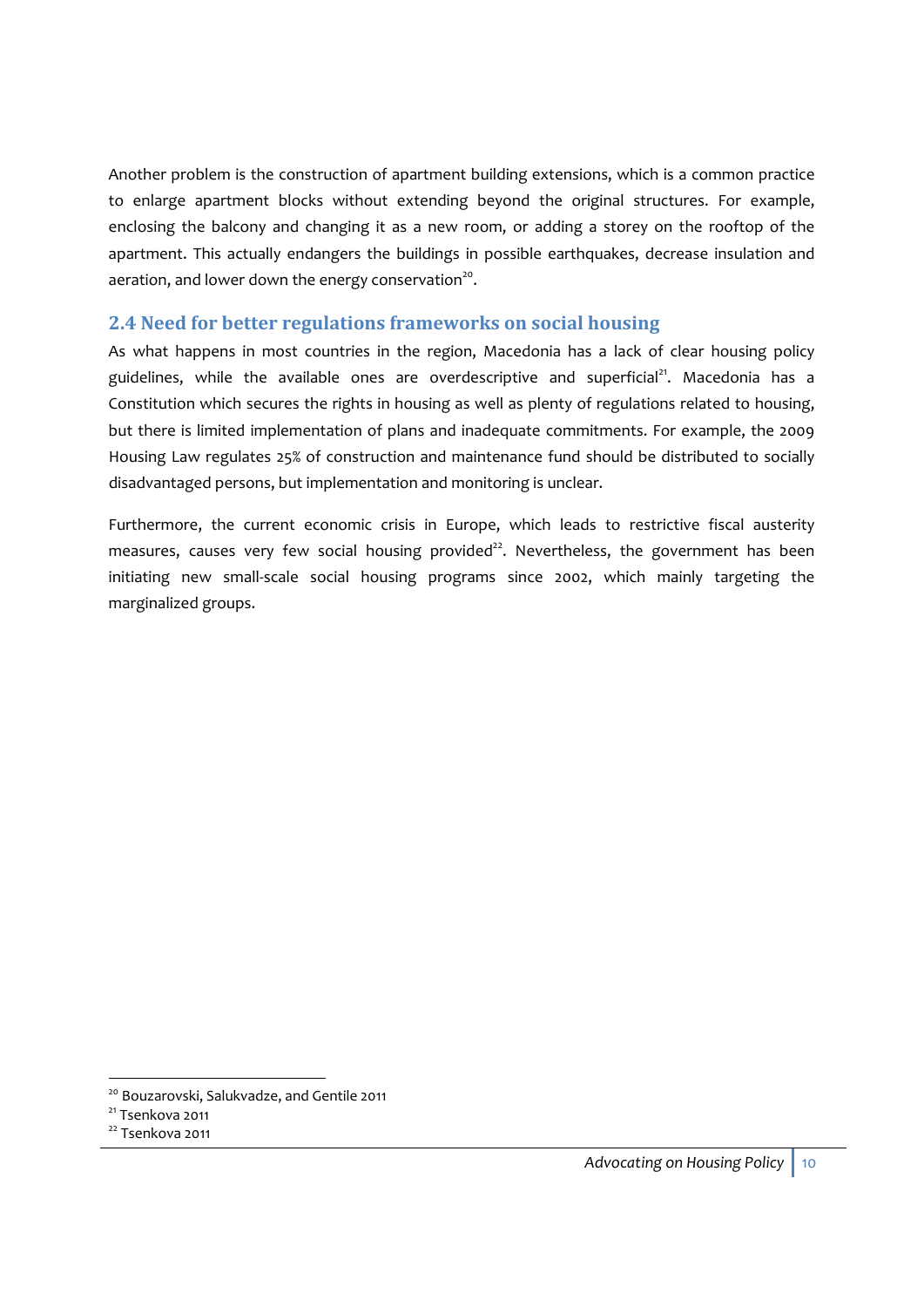# **Chapter 3: Bulgaria Housing Policy**

#### *(Jennifer JoelAbado)*

Overtime, issues surrounding access to social housing in Bulgaria have been focused on improvement in the housing stock<sup>23</sup> as well as challenges in devolution of regulatory frameworks of housing governance to municipal level governments<sup>24</sup>. While municipalities are the lowest cadre of government to the people, hence permitting closer attention to concerns of the local populace, it also makes issues of social inequality and exclusion of vulnerable minority groups intractable.

In terms of ensuring accessibility to housing in Bulgaria, challenges observed within the national contexts which might also represent the best point of departure for an advocacy program are in three fronts. The first is the social housing and social inequality. The second is the excessive housing stock and overcrowded housing by at-risk groups. Lastly, with a projection to Bulgaria housing future, the third front is the relationship of housing policy and the European Union Social Cohesion policy; creating a post 2013 framework for improved access to at-risk population. In pursuance of the overarching framework of this review, the Bulgarian case focuses largely on implementation and effects of regulatory frameworks on diverse populations.

#### **3.1 Emerging Issues**

The Bulgarian national social services report for 2012 hinges its motivation on reducing the number of people living in poverty by 260, 000 by 2020<sup>25</sup>. This is an estimation of reducing of the poverty index for over a quarter of the Bulgarian population.<sup>26</sup> Projected decline in population in recent futures will likely increase the percentage of the social services report goal by 2020. Reduction of people living in poverty is the first of the Millennium Development Goals expiring in 2015. Whilst the goal focuses on decrease in levels of absolute poverty across the world, the Bulgarian social services report deals specifically with relative poverty within the context of its membership of the European Union. Poverty is hydra‐headed phenomena whose incidence relates to issues of health, housing, education and citizens' rights particularly for poor and vulnerable populations.

In preparation for accession to the European Union in 2005, the Ministry of Labour and Social Inclusion in Bulgaria outlined among other issues challenges in accessibility of housing to vulnerable and at-risk groups. A central challenge highlighted were issues of poor management and ghettoization of the housing stock due to poor maintenance. Bulgaria is recorded to have one of the

<sup>&</sup>lt;sup>23</sup> Christova and Vladmir 2005

<sup>&</sup>lt;sup>24</sup> National Social Services Report of the Republic of Bulgaria 2011-2012

<sup>25</sup> National Social Services Report of the Republic of Bulgaria 2011‐2012

<sup>&</sup>lt;sup>26</sup> Calculated using the World Bank Population figure for Bulgaria (2012 figures). http://www.indexmundi.com/facts/indicators/SP.POP.TOTL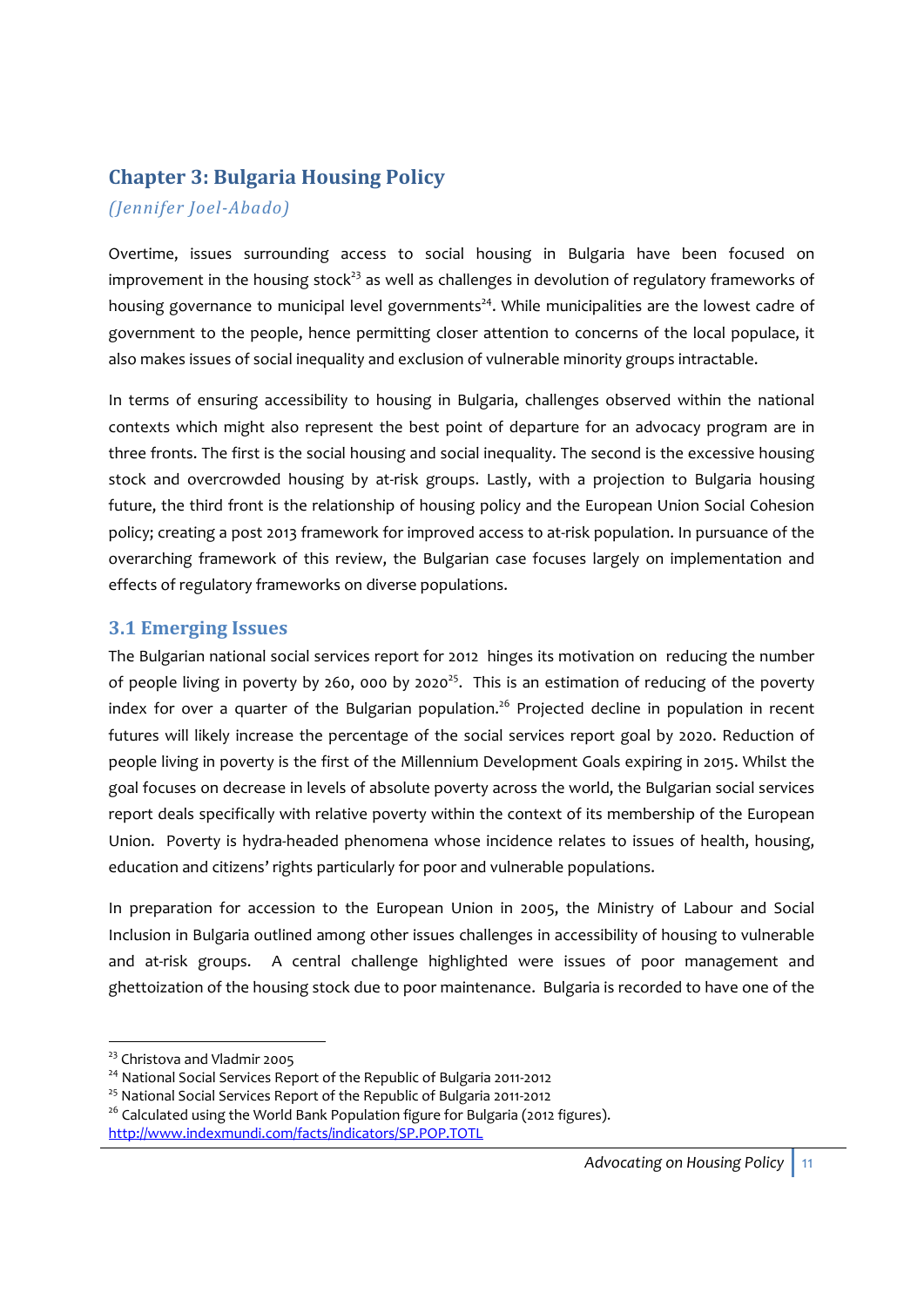EU's highest rates of overcrowding at 47.6%, largely recorded for Poverty-at-risk persons and group<sup>27</sup>. This is exacerbated by preponderance of unoccupied housing units in some regions, where owners are unable to foot necessary amenities needed to maintain these houses. Issues of vulnerable populations in Bulgaria are mostly reported for the Roma community and the Turkish minorities' resident in the country. Issues surrounding exclusion and access to housing for the Roma population are multifaceted. Dealing with these issues within the context of access to housing will require confronting in respect to access to health, education as they relate to social housing, especially in the context of the EU Social Inclusion Policy post 2013.

This scenario is further is further worsened by absence of housing subsidies and the devolution of housing related policies and regulatory agendas to municipal councils. The absence of a unified national framework in addressing challenges in respect to social housing is a major confront in Bulgaria. Access to housing, especially for the poor, requires improvement specifically in social housing system, and introduction of a housing subsidy system with an overarching national framework. The existence of municipal level social housing governance might have positives for identifying localised challenges. However, on the funding confronts, especially as these municipal agencies are funded from subventions from the national budget, it makes social housing of lesser importance in the face of more critical local needs. Hence, under a national framework for social housing, problems of access to housing for the poor and other at-risk groups can gain more salience in policy discourse. To further explore concerns raised above, each of the tension points which are veritable channels for advocacy shall be briefly explored below**.**

# **3.2 Regulatory Framework for Housing and Funding**

Devolution of housing to the social services department leaves the agency with a responsibility for housing provision for at-risk groups. Responsibility under the jurisdiction of this bureau includes provision of transition and protected housing, housing for children on the streets and family accommodations. The social services was funded from the central state budget, while other items are funded by municipal governments. However, in 2008, a uniform funding regime was instituted for all provision of social services. For 2012, the budget provision under the unified funding scheme was BGN 159 226 800 (81,141,633.85 Euros).<sup>28</sup>

However, a new policy on Regional and Municipal level development planning was instituted in 2010, which gives direct responsibilities to these level of government to ensure better engagement with the citizenry. Under this new framework, particular attention is being paid to deinstitutionalization

<sup>&</sup>lt;u> Andreas Andreas Andreas Andreas Andreas Andreas Andreas Andreas Andreas Andreas Andreas Andreas Andreas Andr</u> <sup>27</sup> WHO Europe 2009

 $28$  WHO Europe 2009, conversion based on exchange rate at 5.35am CET 3<sup>rd</sup> July 2013. http://coinmill.com/BGN\_EUR.html#BGN=159 226 800.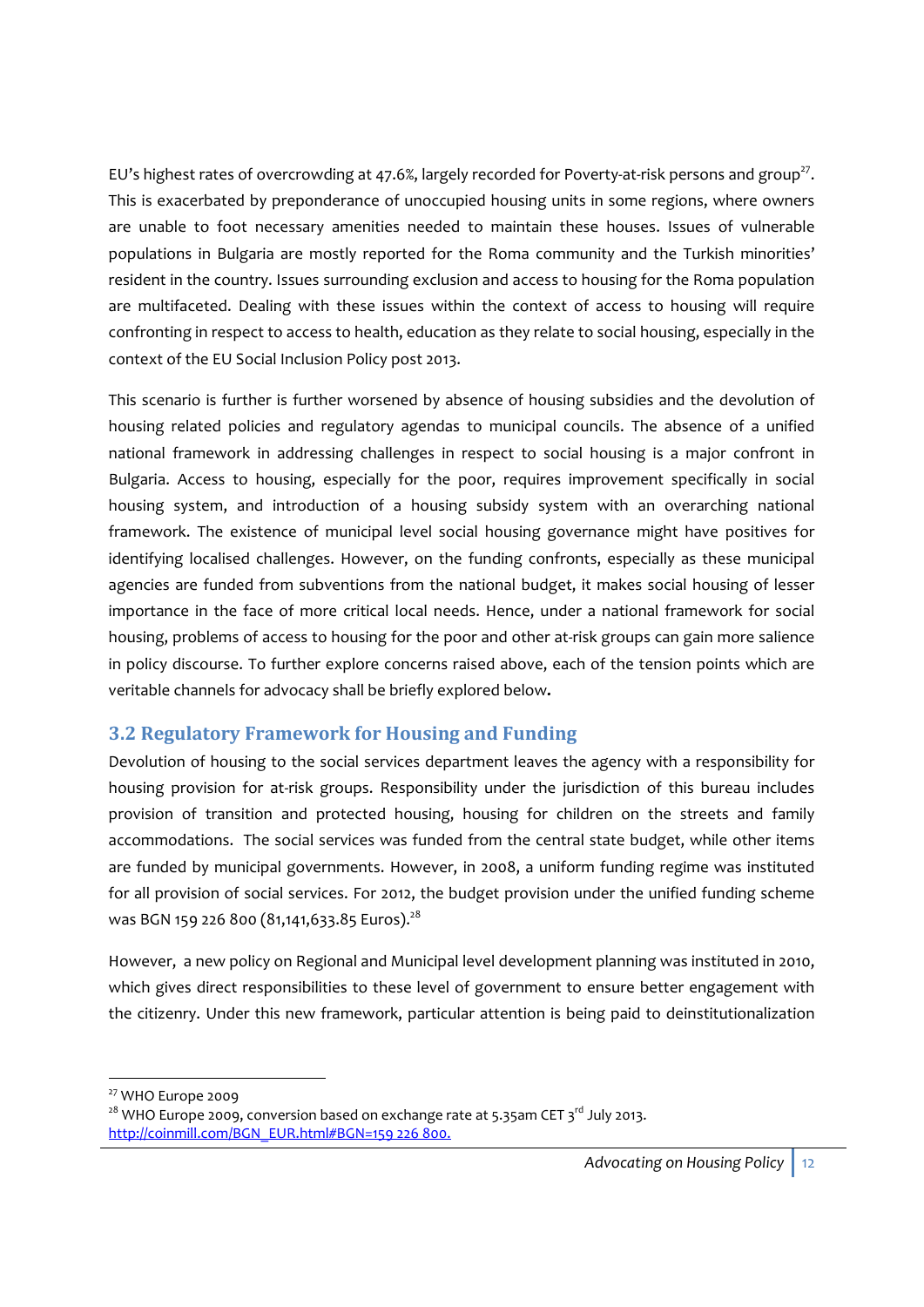of children from Homes for Children with Disabilities, Homes for Children deprived of Parental Care, Homes for children for Medical‐Social care, etc.

# **3.3 Social Exclusion: Deinstitutionalisation of Children and Families in Care Homes**

In terms of access to housing, children under different forms of state care are special cases of vulnerable and at risk population. In terms of fundamental human rights, Principle 4 of The Declaration of The Rights of the Child specifically places housing in terms of fundamental rights of children globally $^{29}$ .

Focusing on deinstitutionalisation of children in care homes and devolution of social housing to regional and municipal agencies, there is an emerging concern for protection of these children outside of the home. Within a comparative context, in Latvia, there also exists a program to reintegrate children, young adults and families in state care homes back into society. However, implementation of this program is fraught with limited access to fund, political will to undertake required re‐integration programs as well as availability of accommodation and complimentary needs for return to society for this group<sup>30</sup>. Conversely, there is a possible channel of advocacy for respect and protection of housing rights of this group in the Bulgarian context.

#### **3.4 Social Exclusion and the Roma Population**

The Bulgarian Parliament in March 2012 adopted the National Strategy of the Republic of Bulgaria for Integration of the Roma (2012‐2020), which among other issues has a focus on Housing for the Roma population within the Bulgarian territory. Designed pursuance to the EU framework for National Roma Integration Strategies till 2020, it is domiciled under the national Plan of the 'Decade of Roma Inclusion 2005‐2015. In improving access to housing, a pilot project is currently being implemented in Devnya, Dupnitsa, Burgas and Vidin Municipalities. The project titled '"Support for the Provision of Modern Social Housing for Accommodation for Vulnerable, Disadvantaged and Minority Groups and Other Disadvantaged Groups" is being implemented in conjunction with other programs that aims at improving employability, health status and educational attainment of the Roma population in Bulgaria

In correspondence with Mr. Thomas Hammarberg, Commissioner for Human Rights of the Council of Europe<sup>31</sup>, the Bulgarian authorities highlighted the current regulation of regulations areas with large Roma populations for inclusion under new zones for urban renewal. The letter also states that funds are being released from the state budget for rehabilitation and construction and rehabilitation of

<sup>31</sup> https://wcd.coe.int/ViewDoc.jsp?id=1909521

<sup>&</sup>lt;sup>29</sup> http://www.unicef.org/lac/spbarbados/Legal/global/General/declaration\_child1959.pdf

<sup>&</sup>lt;sup>30</sup> Personal Communication, Mental Health Department of Latvijas Republic, under the EU Health Law and Ethics Course, 27 June 2013.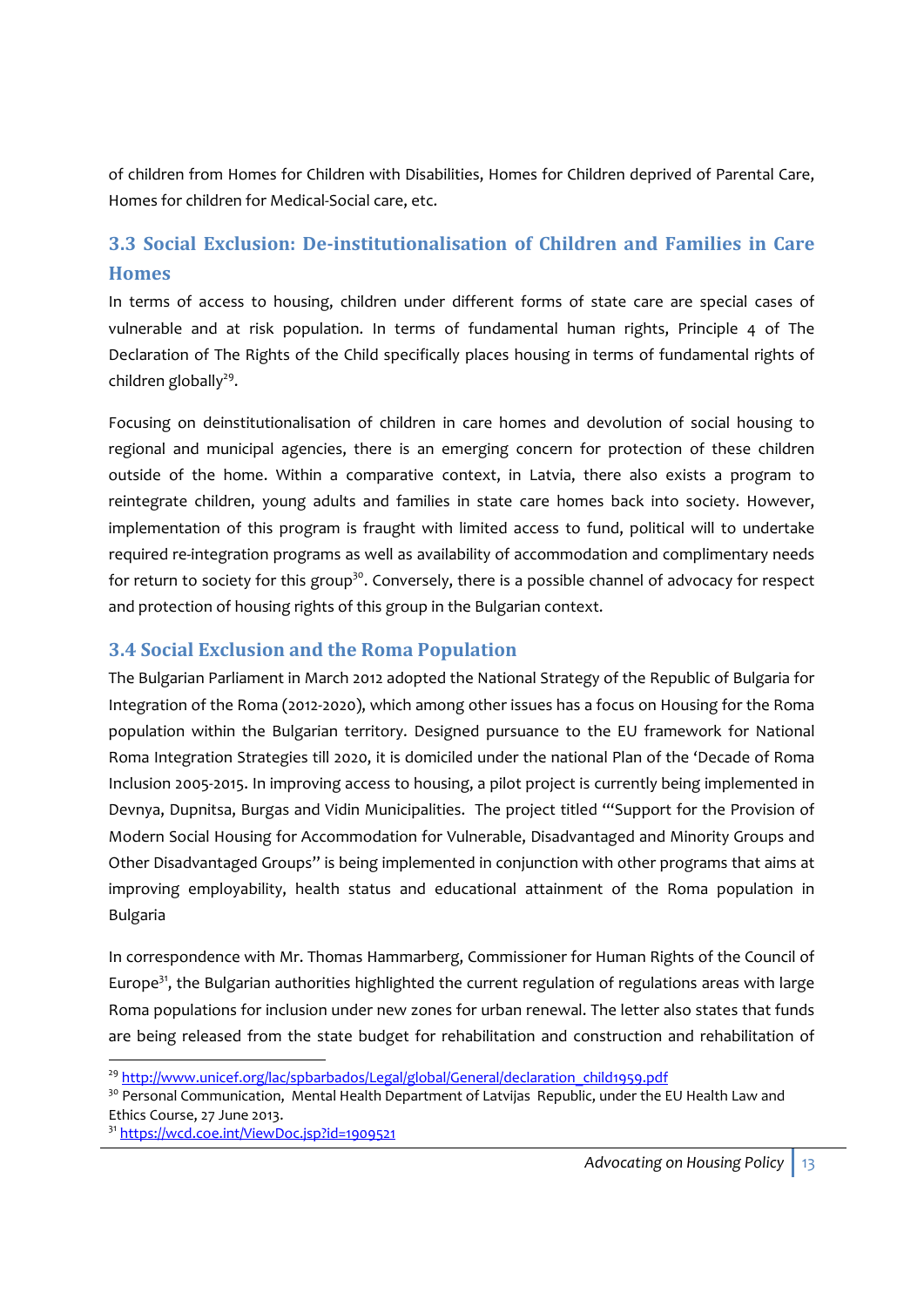roads, and provision of other social amenities such as water supply and sewage. The Bulgarian correspondence highlights a duality in engagement with the Roma population in terms of adequate housing provisions. Two terms are used, 'Predominant Roma Populations' and 'Compact Roma Populations'. Areas with 'Predominant Roma Population' loosely refer to Roma population residing within cities with some measure of integration, while 'Compact Roma Population' is an euphemism for residents of Roma Settlements. For the city-living Roma population, a major issue based by them is rights to tenure, which they either lack tenure or confusion on ownership of plots of lands. Issues of secure tenure for Roma populations out of the settlements have been at the forefront of policy discourse, which have been exacerbated by internal migration patterns of the group. In the search of sustainable solutions to address the interface between conflicts of tenure and inclusion of the Roma population into wider society, hence in the Post-2013 Social Inclusion Agenda, secure rights outside of settlements should be considered as a major advocacy point of engagement.

#### **3.5 Possible Solutions**

Bulgaria presents a unique case as there are records of excessive housing stocks, declining population and reduction in costs of housing units in the last quarter of 2012- 1<sup>st</sup> quarter 2013<sup>32</sup>. Cases of homelessness are not widely reported, although overcrowding of accommodation in certain residential units particularly for migrant population is reported. Existing framework for housing is devolved from the state to regional and municipal agencies with corollary sharing of funding responsibilities among these levels of government. While there are latent challenges likely to emerge from decentralisation of social services provisions, this review highlights particular cases of the most vulnerable and at risk groups in terms of access to housing in the Bulgarian population. Children and Families in care institutions and Roma population living in cities and in settlements. Concerns about rights of the child and access to housing, tenure issues and social inclusion for the Roma populations are quite pressing. An overarching policy engagements and agreements by the Bulgarian governments have been highlighted, which could serve as a means of demanding for respect of rights to adequate housing by this especially vulnerable and at risk groups.

<sup>&</sup>lt;u> Andreas Andreas Andreas Andreas Andreas Andreas Andreas Andreas Andreas Andreas Andreas Andreas Andreas Andreas</u> <sup>32</sup> IMF 2012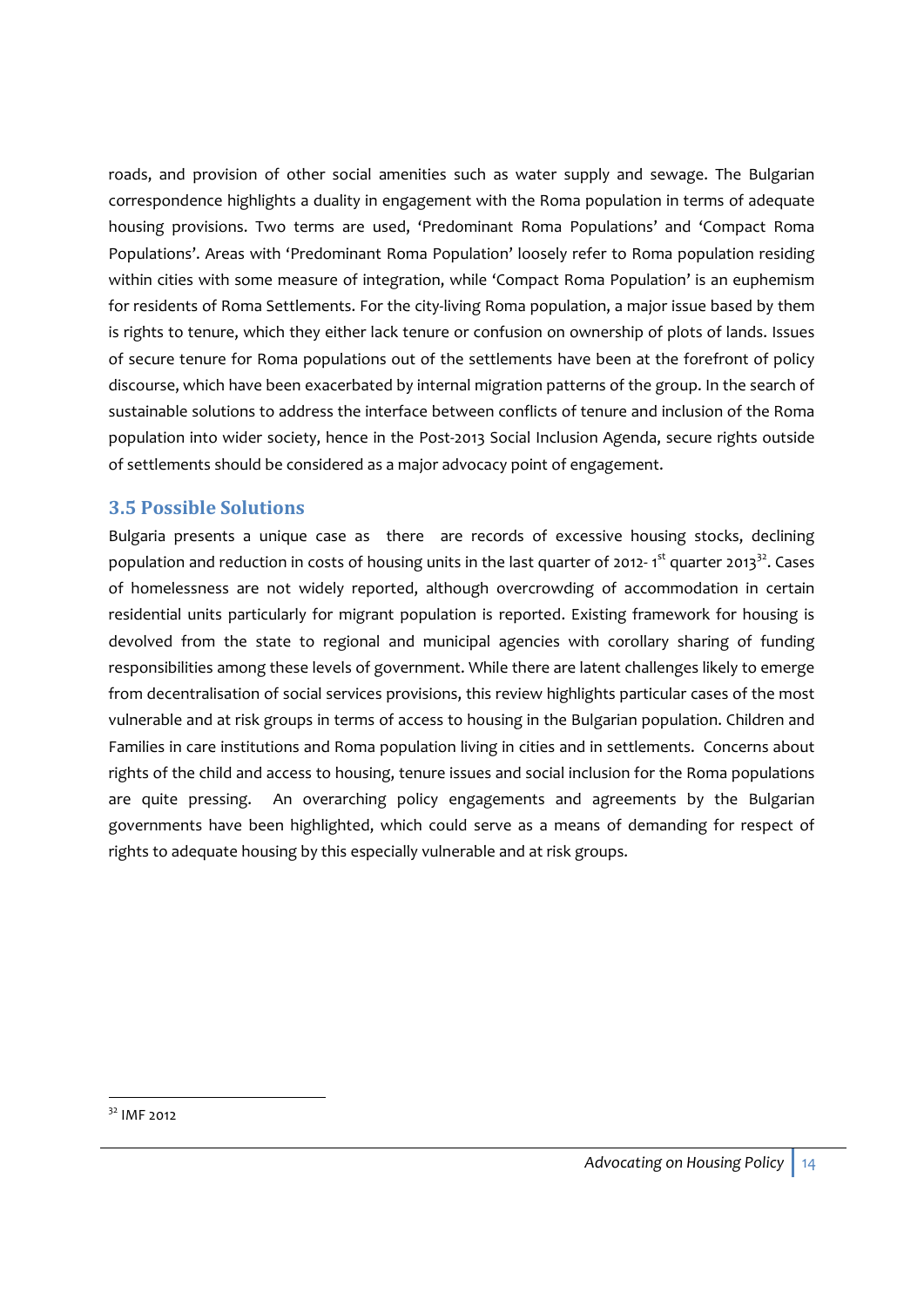# **Chapter 4: Poland Housing Policy** *(Miguel Galdiz)*

The literature review on the Polish progression of housing policy in the last three decades presents a series of clear tendencies. Principal among these are the partial privatization and decentralization process from national to local authorities in the administration and budgeting of social rental housing; national policies aimed at incentivizing market mechanisms to satisfy low levels of housing supply; and other smaller indicators pointing to an insufficient level of infrastructure investment in the housing sector in comparison to EU standards.

Academic discussion relating to overall housing development in Poland has been greatly affected by a focus on the assessment of market reforms and their evolution<sup>33</sup>. An important portion of research has complemented this analysis with strong quantitative assessments of the reforms in placed during the 1990s and early 2000s<sup>34</sup>. Recent research by polish scholars and think-tanks has tried to expand the discussion in English language literature by centering in specific case-studies and the assessment of policy at the micro level $35$ .

Despite the narrow focus on English language literature utilized for this review, these provide valuable insight on the overall progression of policies through the insightful study of trend progressions and by engaging in their relation to field research. In this sense, the objective of this chapter in relation to the literature is not to center on a critical assessment of the limitations of existing work but present their commonalities, recognized issues, and opportunities identified. Hence, the chapter will provide an analysis of the categories emphasizing their conceptualization, quantitative, and qualitative elements. In this way, an informed picture of the changes and tendencies of Polish housing policy will be reach upon.

# **4.1 Deficit of Housing Supply**

Polish national policy centered in creating and maintaining a regulated housing market. This being said, housing supply in the Polish context has remain insufficient on all accounts<sup>36</sup>. In relation to GDP growth rates throughout the 1990s and early 2000s, the Polish housing construction was not up to its potential investment<sup>37</sup>. The work commissioned by HfH to Dr. Amman in 2012 finds similar indicators that note a disappointing tendency of unmet housing demands well below the EU average. While all research surveyed notes an important housing supply deficit, Amman correctly notes that in quantitative terms supply has grown consistently though still remaining insufficient.

<sup>33</sup> Mayo and Stein 1995, Pichler-Milanovich 2001

<sup>34</sup> Merril and Kozlowski 2001, Uchman and Adamski 2003, Lux 2003

<sup>&</sup>lt;sup>35</sup> Happach 2008, Kosiedowski 2013

<sup>&</sup>lt;sup>36</sup> Lux 2003, Happach 2008

<sup>37</sup> Uchman and Adamski 2003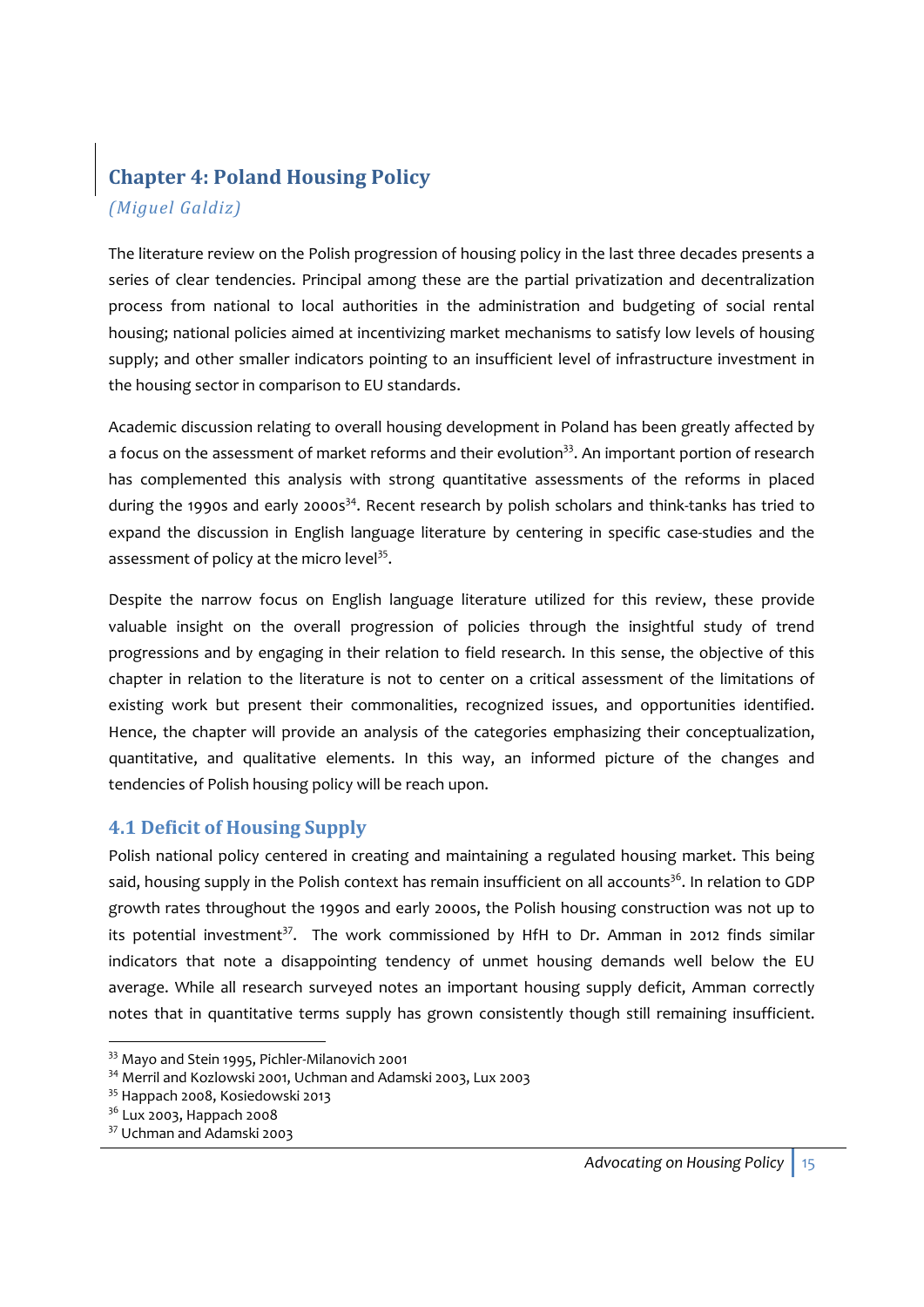Qualitatively, Happach brings to light a worrisome trend that supports the notion of unbalanced growth in housing supply dictated by private housing construction sector catering for high‐income groups.

Struggling against high inflation and low growth rates following the regime changes at the end of the Cold War, Polish housing policy changed dramatically in the 1990s. These reforms began by promoting the massive privatization of housing sectors for the purposes of ownership (consumption) and rent (investment)<sup>38</sup>. In the same period, the national government carried a series of policies devolving administrative and budgetary responsibilities on social housing to the local (*gminas*) level<sup>39</sup>. Considering the bleak economic prospects during that decade, the national government tried to sustain the infant housing market by intervening on the interest rates on credits and passing new pertaining legislation<sup>40</sup>.

While by the early 2000s research had showed mixed results regarding the efficiency and effectiveness of *gminas* at managing housing policy, later research based on Eurostat information confirms that at the aggregate level Poland has not had a strong performance in closing the gap between housing demand and supply<sup>41</sup>. Despite economic recovery in the early 2000s, increased access to capital after EU accession, and being the only country in the EU‐27 not to suffer negative growth during the crisis beginning from 2008, Poland has made little progress in overall infrastructural investment which naturally affects possibilities in housing construction. A tendency only confirmed by Happach's research, the disproportionate growth in private neighborhoods and high-income housing in relation to social rental housing and their deterioration can intensify polish low infrastructural investment by the creation of ghetto communities. Despite early successes in stabilizing the infant housing market, severe lack of infrastructural investment and a steep learning curve for *gminas* has ensured a sustained low rate of growth for housing supply.

#### **4.2 Inadequate Housing for Vulnerable People**

Even though Poland does not present severe generalized conditions where ethnic minorities, migrants, or refugees suffer a comparative disadvantage to housing access; research points to a systematic understudy of vulnerable populations access to housing adequate to their particular need. Kosiedowski research, as part of a larger series of studies conducted in association with research centers in Central Europe<sup>42</sup>, emphasizes both the lack of research in the field (and hence information from where to derive evidence-based policy), as well as the possibilities to adopt best

<sup>&</sup>lt;sup>38</sup> Lux 2003

<sup>39</sup> Uchman and Adamski 2003

<sup>40</sup> Uchman and Adamski 2003

<sup>41</sup> Eurostat 2013

<sup>&</sup>lt;sup>42</sup> See http://seb.soc.cas.cz/projekty/helps.htm for further detail on the overall project dealing with elderly and (mainly health related) vulnerable people's access to housing in the central Europe region.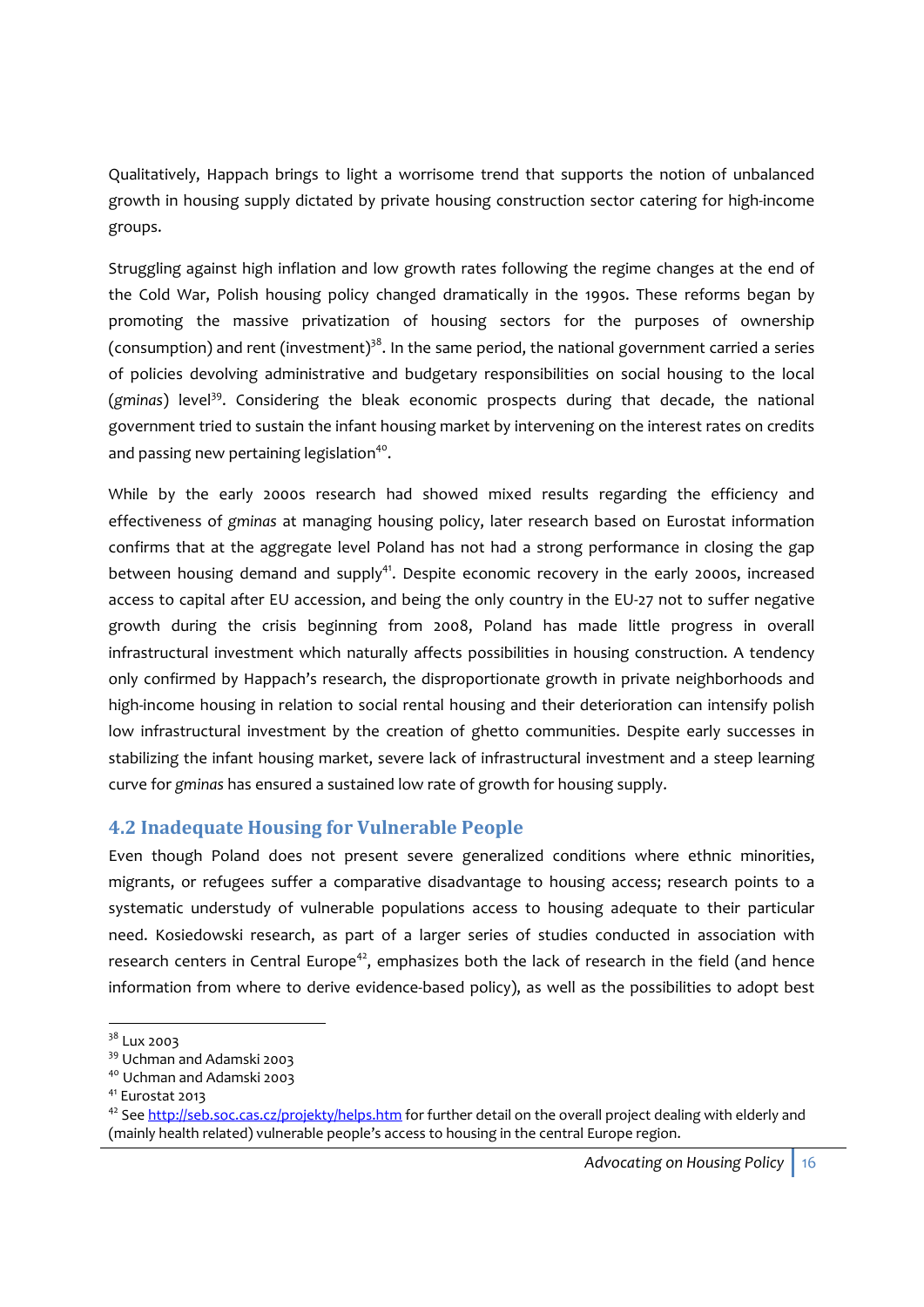practices based on the work of specific organizations (2013, 19‐33). Amman provides a possible account on this limited definition of vulnerable people in the Polish scenario by acknowledging that problems relating to immigration and asylum seeking are not widespread<sup>43</sup>. Research on housing conditions is deeply guided by economic division and hence vulnerable people are strongly defined by their economic condition.

Concerning inadequate housing, overcrowding appears as the most pressing matter at hand. Based on the Eurostat definition of overcrowded households, 47% of Polish population lives in inadequate conditions, making the polish situation one among the worst in Europe. From a social perspective, the situations worsens as research by both Amman and Happach note the use of non-residential purpose dwellings in many low‐income sectors as a widely spread practice. This finding is coherent with further Eurostat information that places overcrowding rates among population at risk of poverty at 62,5%. Even though this information lacks the qualitative depth of Kosiedowski's or Amman's research, the data points to an issue that remains understudy and hence under‐responded to.

# **4.3 Deteriorating quality of housing**

Relating strongly to the above category, quality of housing can be seen as a problematic issue when contrasted with EU averages and further enhanced by qualitative analysis as exemplified by Happach and Kosiedowski. Two issues are of particular concern regarding quality of housing beyond the already mention aspects relating to overcrowding. Both aspects have strong negative effects on social rental housing.

The first aspect deals with the reduction in the stock of communal apartments that are aimed at serving the housing needs of extreme poverty and homelessness. The reduction of stock from 1555 units in 1998 to 1249 units in 2005 becomes even more alarming when these are contrasted with the overall positive tendency in the growth of housing stock as mentioned in the first category<sup>44</sup>. The most troublesome realization from Happach's research stems from the fact that the reduction in real units came from the demolition of apartment units as they were deemed as unsafe structures. This fact could point to a broader trend in the deterioration of living conditions of a very vulnerable sector of society. It would be interesting to see what has been the effect of civil society in covering part of this social burden as the example described by Kosiedowski shows. The second aspect that relates to deteriorating quality of housing deals with the combined existence of low national infrastructural investment and the creation of private housing communities<sup>45</sup>. This tendency could

<sup>&</sup>lt;u> Andreas Andreas Andreas Andreas Andreas Andreas Andreas Andreas Andreas Andreas Andreas Andreas Andreas Andr</u>  $43$  Amman warns about problems for Roma migration from Rumania on grounds that current legislation does not entitled them to access to institutions for homeless people if needed.

<sup>44</sup> Happach 2008

<sup>45</sup> Happach 2008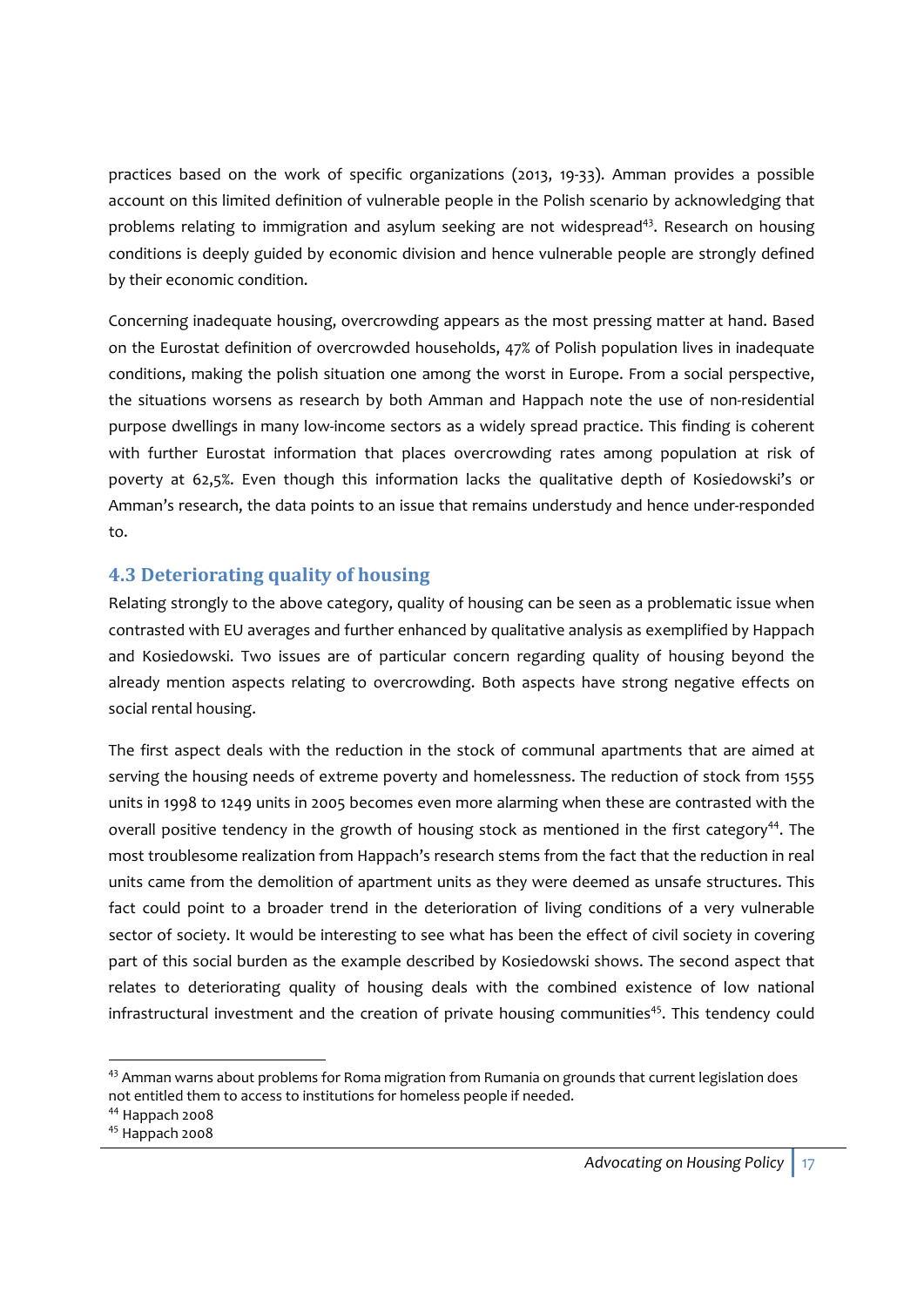indirectly lead to low‐income communities, centered at social rental housing spaces, to be isolated from educational and employment infrastructure. Turner and Elsinga rightly point that consistent low levels of infrastructural investment represent important lost opportunities at the economic level by isolating the work force from industrial sectors. The focus of Polish housing policy in creating a housing market has lead to this scenario where deteriorating housing conditions are likely to be creating a vicious cycle of income inequality, social segregation, and important economic opportunities lost.

#### **4.4 Need for better regulation frameworks on social housing**

The thorough work by Amman on the current legal framework along with the strong research provided by Uchman and Adamski on legislative progression in Poland during the reform years signal to a develop regulation framework in relation to housing policy. The devolution of administrative power to the *gminas* not only corresponded to a desire of the national state to reduce its expenditures but strongly affirms a belief on efficiency gains to be had by catering policy to local needs. In this respect, the devolution of power and the creation of an stable housing market entailed the formulation of a workable framework. Legislative processes to comply with the *acquis communautaire* following EU accession have placed further pressure on the creation of solid regulatory frameworks. Examples in the literature are taken from exemptions and reforms in the taxation system as well as legislation regarding property rights and renting regulation on social housing.

What becomes noticeable from this long term policy coherence is the attempt to allow market forces to supply on the demand of social housing by regulating rent ceilings. Moving the VAT from 7% to 25% on construction goods this year will increase construction costs while projected government intervention on the financial market by limiting investment funds to be privately lent could affect the accessibility to loans by mid‐income level groups (Amman, 2013). At the end of the day, the biggest fault to better social housing does not lie in inefficient regulation frameworks but on the overreliance by the central government on market mechanisms being able to cover for these housing needs.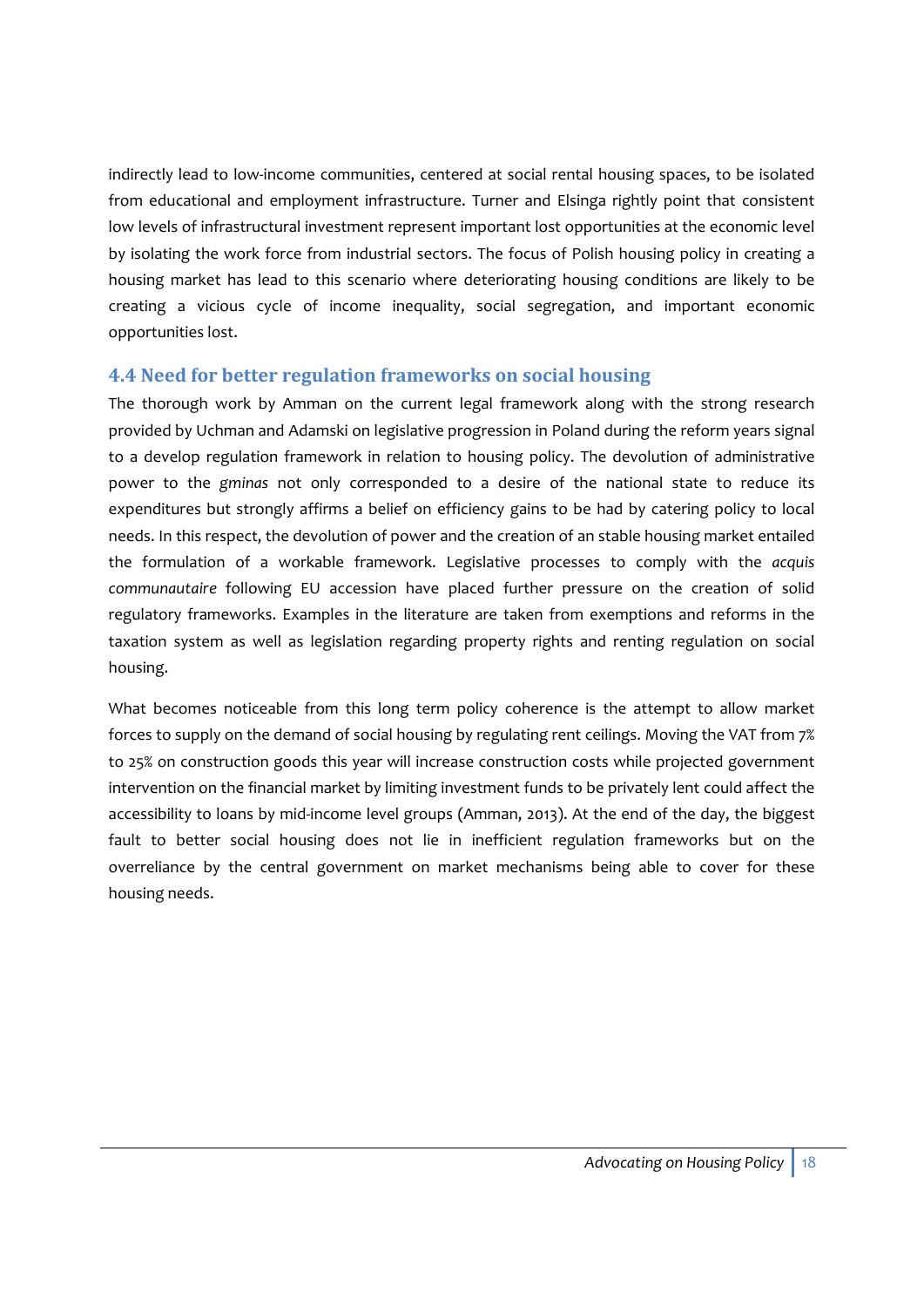# **Chapter 5: Romania Housing Policy**

#### *(Gabriela Korodi)*

After nearly half a century of communist rule during which Romania flourished as the industrial epicenter of the region, nowadays, it deals with major inflation and unemployment, while its housing stock is scarce. Even though most of the population can feel the adverse effects of the declining economy, the most affected by the low housing fund are vulnerable groups such as the unemployed, the Roma population, and the socially supported (orphans, former convicts, newlyweds and pensioners). Moreover, as 30 years ago, the communization of the country occurred with a severe nationalization of all housing fund, authorities deal nowadays with a slow retrocession process and with owners who challenge the state in justice courts from mere pride: the former owners rarely occupy the regained house, thus leading to the slow degradation of a vast majority of sometimes historically significant dwellings.

The country's housing policies are directed from Bucharest, within the central government, but the task of perpetually assessing the housing fund and establish the recipients of social housing belongs to local governments. With this decentralized structure, Romania has issues with corruption in the housing allocation system; all this besides scarce resources and segregation of minority groups. One improvement happened in the beginning of the 2000s, when the government came up with a scheme that would help newlyweds gain access to affordable housing: broadly referred to as the ANL (National Association for Housing) program, it funds the construction of apartment buildings that are to be rented out by local authorities to young, wedded couples at an advantageous price (maximum 10% of their net income); also, the central government made gentleman agreements with several banks in order to have special interest rates for couples who loan in order to buy their first home<sup>46</sup>.

# **5.1 The general assessment of the housing fund**

The stability of the housing policy in Romania was affected several times, as in the past century the country increased its territory, had three regime changes and entered the European Union. These contextual variations affected the housing fund through $47$ :

- The forfeit of private land and housing stock the communist rule undertook in its very first years;
- The intense industrialization and urbanization from the 1950s 1970s; the rural and urban systematization that followed this process;

<sup>&</sup>lt;u> Andreas Andreas Andreas Andreas Andreas Andreas Andreas Andreas Andreas Andreas Andreas Andreas Andreas Andreas</u>  $4^6$  First home is also the name of the program.

<sup>47</sup> Voicu and Noica 2007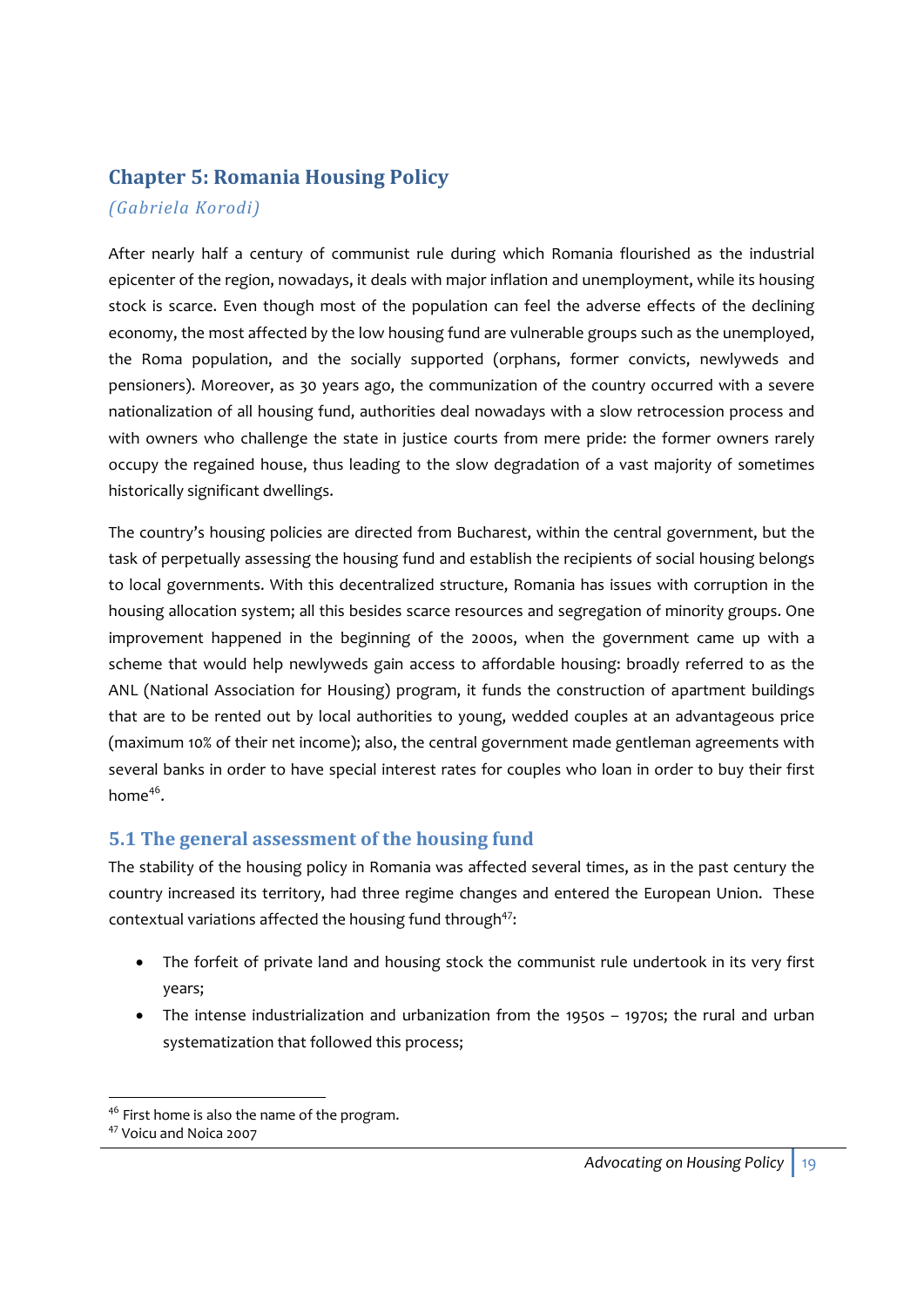- The sale at very low prices of the social housing fund to the tenants who inhabited them at the beginning of the 1990s;
- No or limited new housing units built after the communist regime crash;
- The retrocession of nationalized homes.

While the land use has not changed very much after the regime shift in 1990, there has been noticed an increase in the building permit granting as cities expand into metropolitan areas<sup>48</sup>. The discrepancy in ownership patterns is very heterogeneous within the country: while in the smaller cities, people live in very small apartments but hold property of their real estate, in the rural areas people live in houses owned by themselves, but benefit from a larger space. In the bigger cities and urban agglomerations, apartments have the same square footage as in small cities, but an approximate 13% of inhabitants live in rented real estate<sup>49</sup>.

# **5.2 Issue analysis**

After 1990, even if the capitalization of the Romanian economy has been approached and foreign investment has become a common business strategy for most formerly communist ventures, the housing market has only slightly changed. Around the bigger urban centers where economy was being strengthened, new housing units were being constructed; just like in other areas of the globe, these new apartment buildings were not the designed neither for the middle class, nor for the very poor and socially assisted. This fact induced the sharing of larger dwellings<sup>50</sup>. Moreover, the wealth of the upper classes made it possible the construction of chic villas at the city peripheries and suburban area, creating a trend of marking the social differences and at some level, social segregation.

Besides housing availability and dimension of the dwellings, there is another significant factor that makes a contrast between urban and rural areas: the access to infrastructure and services. While in cities, the collective housing units have a general good access to utilities, roads and service providers, some rural areas still remain isolated from the benefits urban citizens have: there are numerous Romanian villages that have very little or no access to gas and electricity, roads of access are very rampaged and service providers are not considering them a segment of the market due to their mostly aged population.

 $48$  Legally, the only metropolitan areas established in Romania are around the capital city Bucharest and in the centre of the country, in Brasov. However, many urban areas of the country try to incorporate into their jurisdiction the communes surrounding them due to the financial benefits of paid taxes (firstly): Cluj‐Napoca in the North‐Western Region, Hunedoara and Timisoara in the Western Region and Constanta at the shore of the Black Sea.

<sup>49</sup> Amann 2012

<sup>50</sup> Pascariu and Stanculescu 2003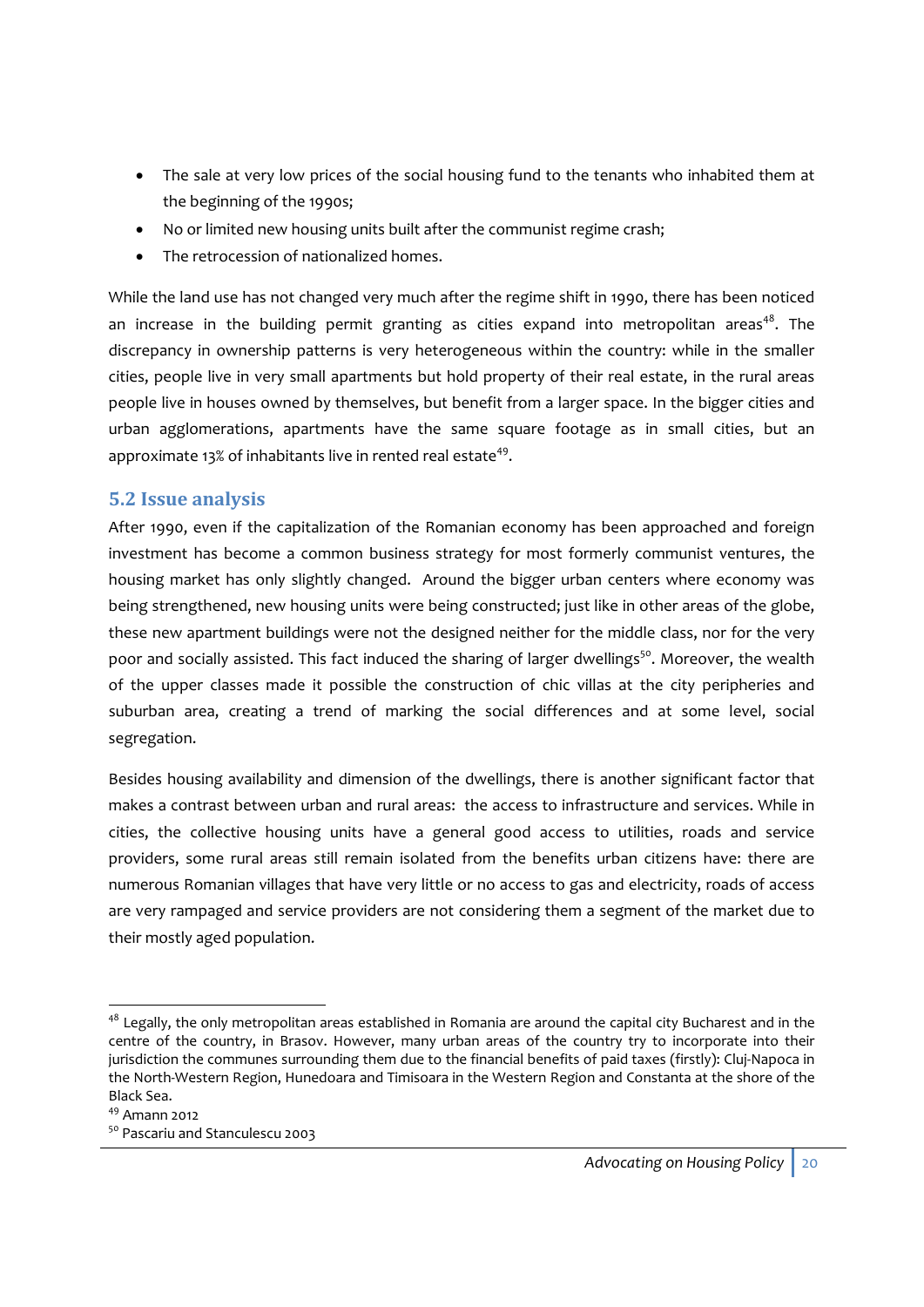All in all, the transition period imposed a series of changes to the general housing conditions<sup>51</sup>:

- Massive privatization: flats were sold to their communist era tenants using low interest rates and advantageous loan systems;
- The retrocession of nationalized homes to their former owners and the eviction of the buildings' then current tenants;
- The modification of housing legislation act in 1995 which activated the right of construction in the housing sector;
- The capitalization of economy that brought along the liberation of the real estate market and a free rental system;
- The emergence of private and foreign investment in building housing stock, especially residential areas;
- The degradation of the blocks of flats build during the intense industrialization process from the 1970s, together with the high maintenance costs;
- The migration of the population from urban to rural and to other countries from Western Europe created a tradeoff between living in collective flats for individual housing flats.

# **5.3 Housing regulation framework**

The main judicial act that regulates the housing sector is the Law no. 114 from 1996 ‐ The Housing act. The document sets up two sets of obligations for state actors in the field of housing: the obligation of creating a unitary, nation‐wide housing policy and the development, supervision and strategic planning of all constructions related to housing. Moreover, the legal document establishes the categories of housing units, exemplifies housing typologies, determines rental rules and price ceilings, and sets up the framework for housing fund management and the organization of homeowner's associations. Thus, the document represents a very clear and comprehensive regulation in the field. In my opinion, it is not the law that creates problem within the situation of the housing stock in Romania; besides being slightly unrealistic about measurements in its definition, the legality of the act is reliable. The legal framework poses problems in its implementation due to the decentralized management of the housing stock.

# **5.4 The need for social housing**

Furthermore, the law institutionalizes and defines social housing and the main target population that may gain access to it<sup>52</sup>. As defined by the Housing Act, social housing units are those "in the property of corporate bodies or state authorities that are used for the satisfaction of housing needs of socially vulnerable groups". Under the law, those indented under vulnerable groups are: young couples

<sup>&</sup>lt;u> Andreas Andreas Andreas Andreas Andreas Andreas Andreas Andreas Andreas Andreas Andreas Andreas Andreas Andreas</u> <sup>51</sup> Pascariu and Stanculescu 2003

<sup>52</sup> Pascariu and Stanculescu 2003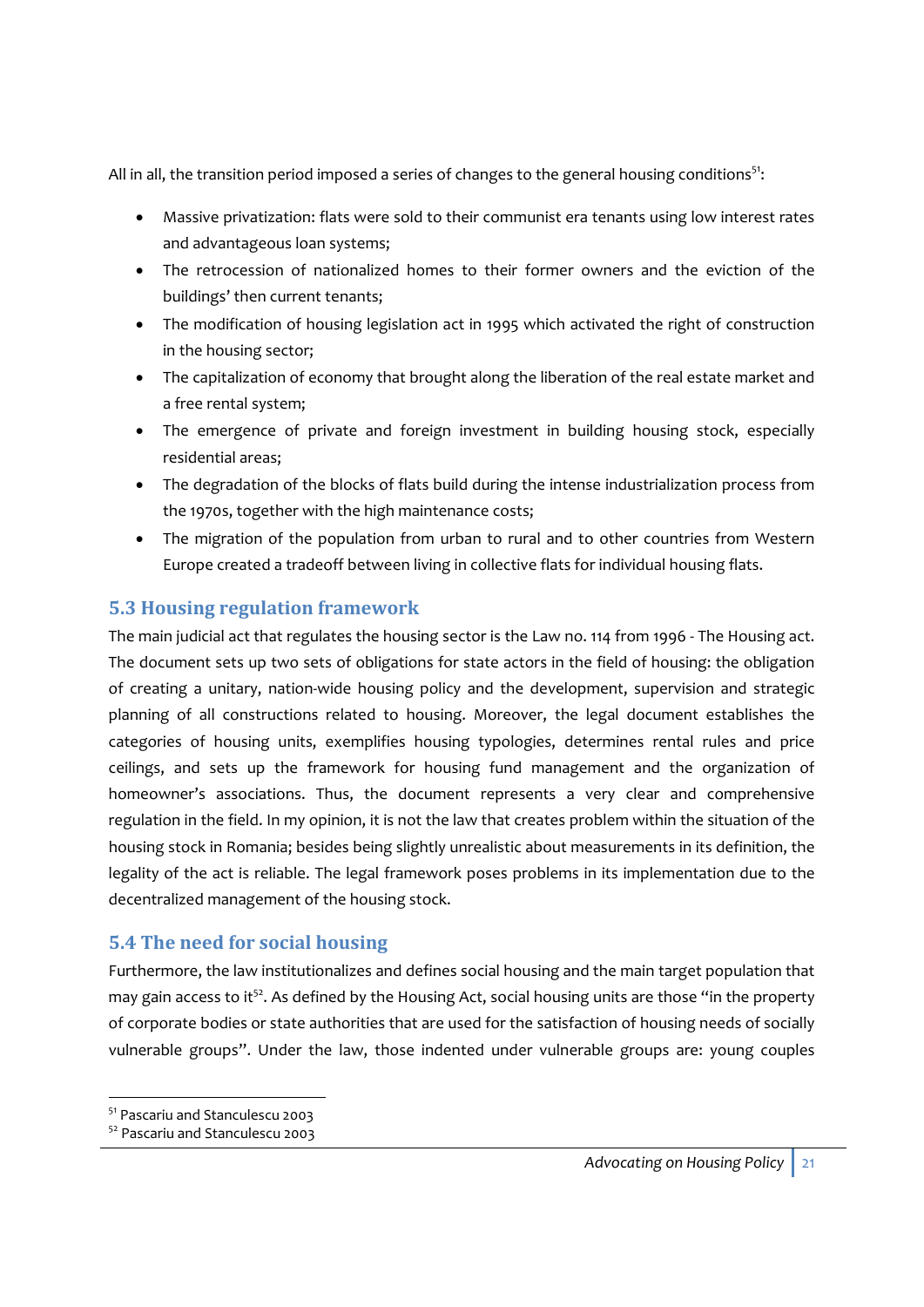(under the age of 35), youngsters released from social institutions (over age 18), 1989 Revolution heroes, physically disabled persons, retired people, war veterans and their widows and other categories established by local authorities. The lease contracts are settled in a decentralized manner, unilateral by the mayor of the locality and the citizen, for a period of maximum five years. The main goal of social housing is to provide a shelter for a determined time frame, while also assisting those vulnerable groups to overcome their dependence of social services<sup>53</sup>.

Among vulnerable groups, the Roma and formerly institutionalized citizens are the most exposed to housing discrimination. As less than 5% from the entire housing stock is dedicated to social housing, fitting into the system is extremely difficult. The case of Roma communities living near landfills or former industrialized areas that represent biohazards is not foreign neither to national and international policy makers, nor to the press. Besides habitability, the isolation of minority groups affects basic human rights through its segregating nature. Without having data on formerly institutionalized citizens' situation, personal experience allows me to mention that most of the times they are denied social housing due to insufficiency problems and corruption in the system.

The same corrupt system impedes young couples from obtaining recently built dwellings from the National Association for Housing; it is estimated that only 2% of the housing needs of the population can obtain an ANL owned unit. However, the situation of this category is not as austere as the 97% rate of ownership grants newlyweds a dwelling as inheritance, present or purchase through loan at a convenient interest rate54.

# **5.5 The deteriorating quality of the housing stock**

From the beginning of the early 2000s, the housing stock increased as the migration habits of Romanian citizens expanded. Even though, unarguably, the migration trends in the country emerged in the early 1990s as German or Hungarian immigrants compelled by the communist regime not to leave Romania began departing to their homelands<sup>55</sup>, the availability of the housing stock really increased as Romanians were choosing to move into countries from the basin of Mediterranean Sea, Germany and the United Kingdom (more recently) to pursue better paid jobs, some deciding to remain there and sell their Romanian real estate. The problem that emerges from this situation is that in most of the cases the migrants who abandon their housing units do not always return to care for the status of their privately owned residence; in this context, most of the houses end up being in very bad condition and obsolete<sup>56</sup>.

<sup>&</sup>lt;u> Andreas Andreas Andreas Andreas Andreas Andreas Andreas Andreas Andreas Andreas Andreas Andreas Andreas Andr</u> <sup>53</sup> Pascariu and Stanculescu 2003

<sup>54</sup> Amann 2012

<sup>55</sup> Pascariu and Stanculescu 2003

<sup>56</sup> Pascariu and Stanculescu 2003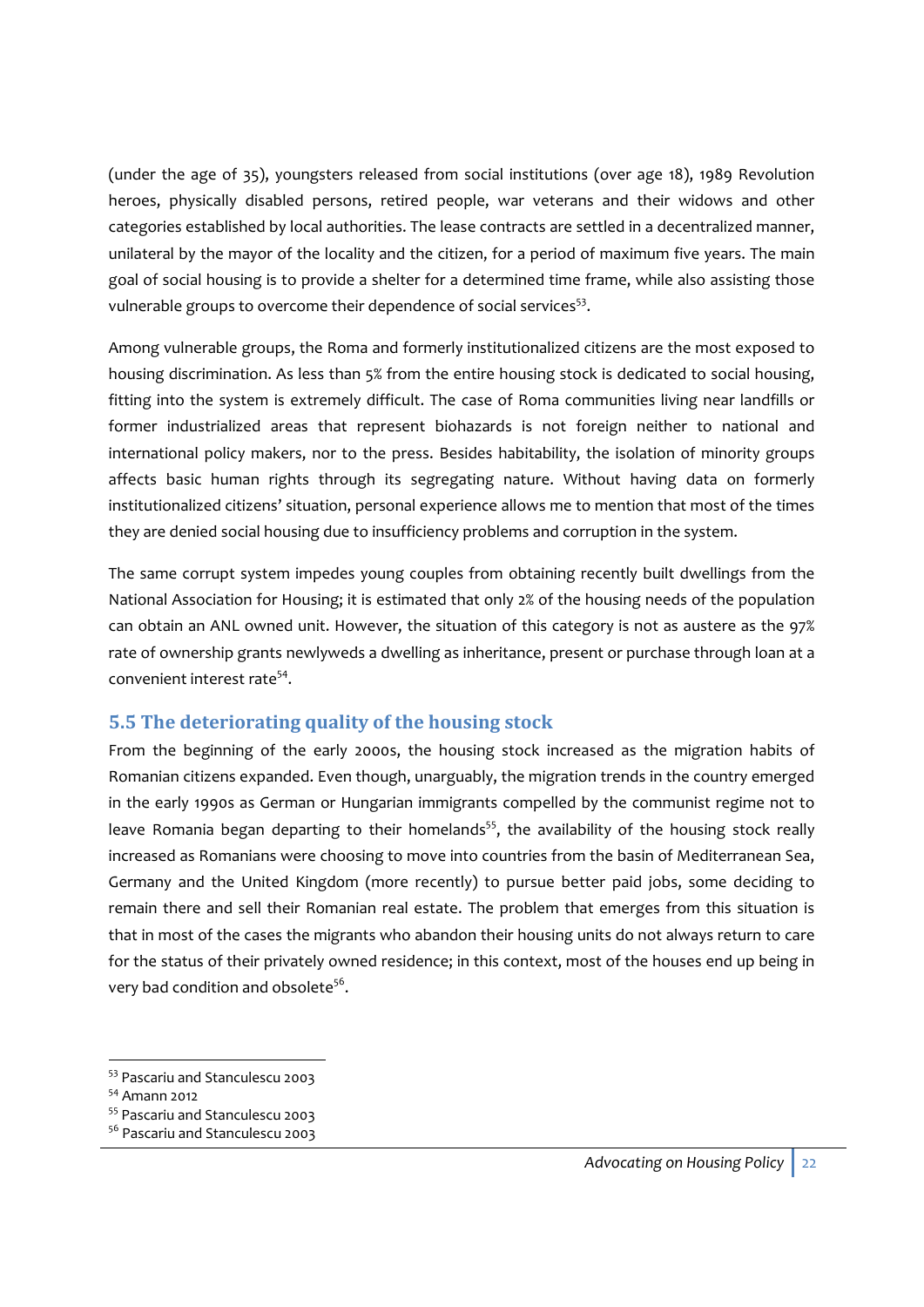# **Chapter 6: Policy Advocacy Alternatives**

While the research provided in the previous chapters gives a comprehensive view of problematic areas and policy progression, they represent only the starting point from where to begin formulating ideas for advocacy action. This section provides a short reference on key aspects that reflect general considerations for advocacy strategies as well as suggesting future alternatives on advocacy. A relevant example from Canadian advocacy experience in the sector points to common elements surrounding a long-term advocacy strategy<sup>57</sup>:

#### • **Position**

HfH should define and describe carefully and comprehensively the broader issues it is advocating for, without forgetting its core mission and values. It implies a conscious formulation of how 'the problem' is understood and phrased, and hence what are the goals to be achieve.

• **Focus**

Once the position part is established, the organization should state the clear issues their advocacy activity shall take on and release proposals for the given problems it aims to solve. The focus of an advocacy strategy could then become the promotion of an evidence-base approach to solve the recognized problem.

#### • **Partnerships**

Similar with many other issues, partnerships and networks can effectively respond to the organizational limitations of civil society organizations. Communication and coordination is hence a crucial aspect of a successful partnership. One which will be needed between the regional, national and local chapters of HfH, Addressing advocacy not only to decision makers but also to potential partners in the private, public, and broader civil society sector is crucial for a successful, far reaching, advocacy strategy.

#### • **Funding**

Even if the organization has a special funding method (the rotating fund) and also undertakes sector specific fundraising activities, as the advocacy action plan is still a recent one, it may not have the necessary funds to perform its work. Evaluating opportunities within international and regional donor organizations can increase access to capital needed for both advocacy and other programs. Bidding for funds with international private groups such as the Open Society Foundation, or international organizations (i.e. the World Bank or the European Commission) as well as the overall social economy can increase the access to capital and/or develop a new range of services that can benefit both the general public and HfH.

• **Continuous cooperation**

<sup>&</sup>lt;u> Andreas Andreas Andreas Andreas Andreas Andreas Andreas Andreas Andreas Andreas Andreas Andreas Andreas Andr</u> <sup>57</sup> Canadian Housing and Renewal Association n.d.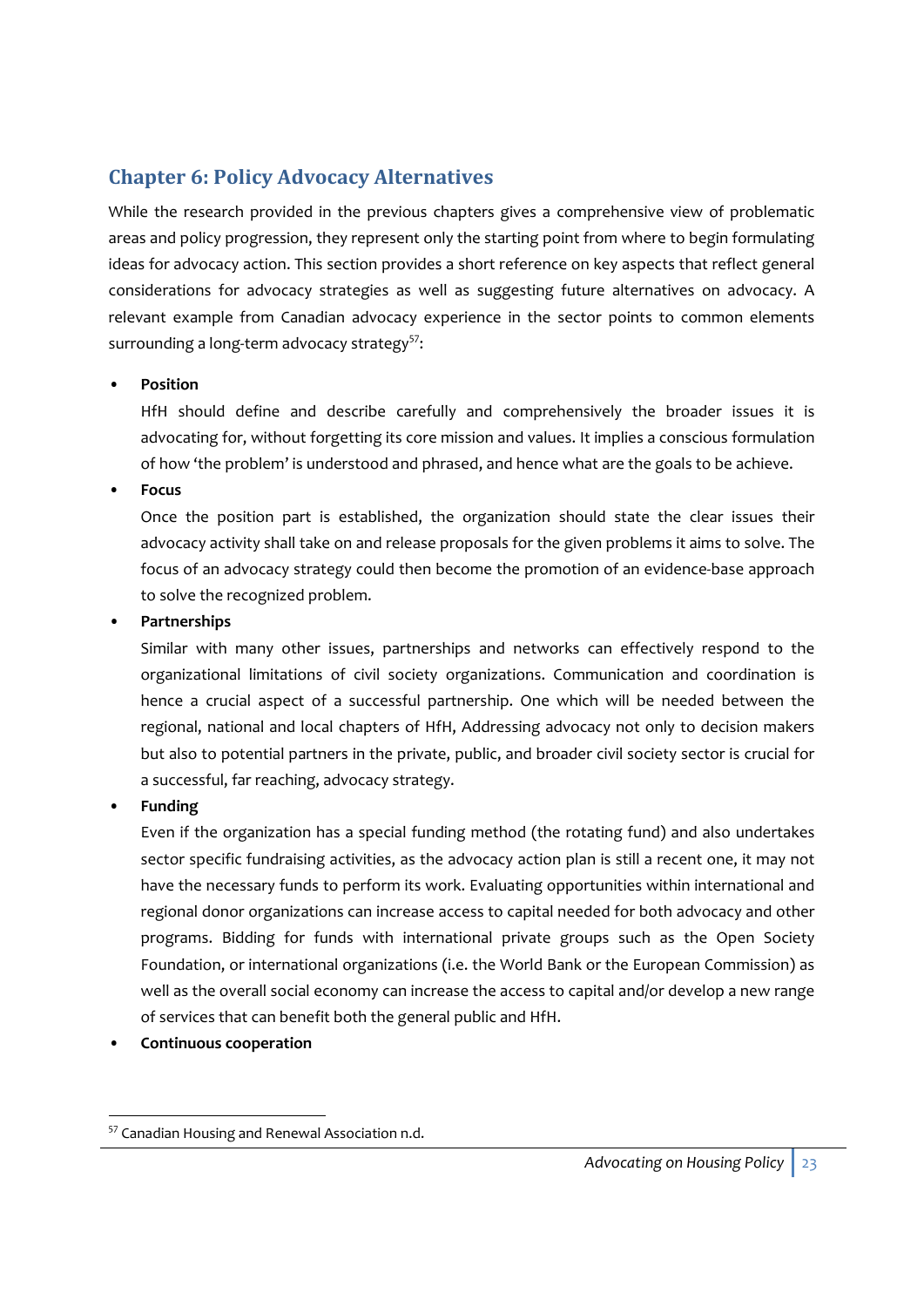Reaching out to non-traditional partners and accepting broadly based support can, sometimes, pose a challenge with maintaining the organization's values and structure. At the same time, it can bring the advantage of extending the organization besides its narrow constituency.

Once the strategic component of HfH's advocacy is established, the activity may take a rather international perspective and generally advocate for a stronger international system that responds to the needs and demands in the area of better housing rights. Another alternative would be standing up for a more general realization of a global cultural norm that protects the right to adequate housing and accepts decent housing as a component of human rights. Formulating and implementing a successful advocacy strategy requires the development of a balance between strong normative positions and empirically‐sound evidence‐base research and proposals. It demands the development of a long and short term strategy, the use of knowledge of the local context to achieve set objectives, and the constant re-evaluation of goals in light of funding opportunities and successful partnerships $5^8$ .

In this last section each country's most poignant issue will be described and an advocacy route shall be recommended.

#### **6.1 Macedonia**

With a 94% ownership pattern of dwellings, this country faces a delicate issue with the housing of minorities: Romas especially live segregated into slums where they cannot access education or infrastructure. Besides them, Macedonia has a high number of Kosovars who sought refuge in the country, also looking for inexpensive housing units. The government has issued numerous regulations, but the implementation and the accountability of the enforcement is unclear to the public. Moreover, in Macedonia a deteriorated housing fund leaves 19% of inhabitants not having access to water pipes, sewage and energy conservation – all these are partly contibuted by the defective legal framework. According to these facts, we suggest HfH in Macedonia to advocate for a shift in the housing legal perspectives, focusing on the monitoring of the implementation and pushing for more accountability in the sector, while also providing social protection for vulnerable groups.

# **6.2 Bulgaria**

Issues in Bulgaria centers around housing access for vulnerable and at-risk populations, particularly on quality of housing and ancillary facilities. Advocacy program should focus on vulnerable groups whose housing needs might not be salient in mainstream discourse; housing needs of deinstitutionalized children and families requires urgent attention. The urgency stems from concerns

<sup>&</sup>lt;u> Andreas Andreas Andreas Andreas Andreas Andreas Andreas Andreas Andreas Andreas Andreas Andreas Andreas Andreas</u> 58 Access http://policyadvocacy.org/docs/PolicyAdvocacyGuidebook-YoungQuinn2012.pdf for a comprehensive starting guide on advocacy.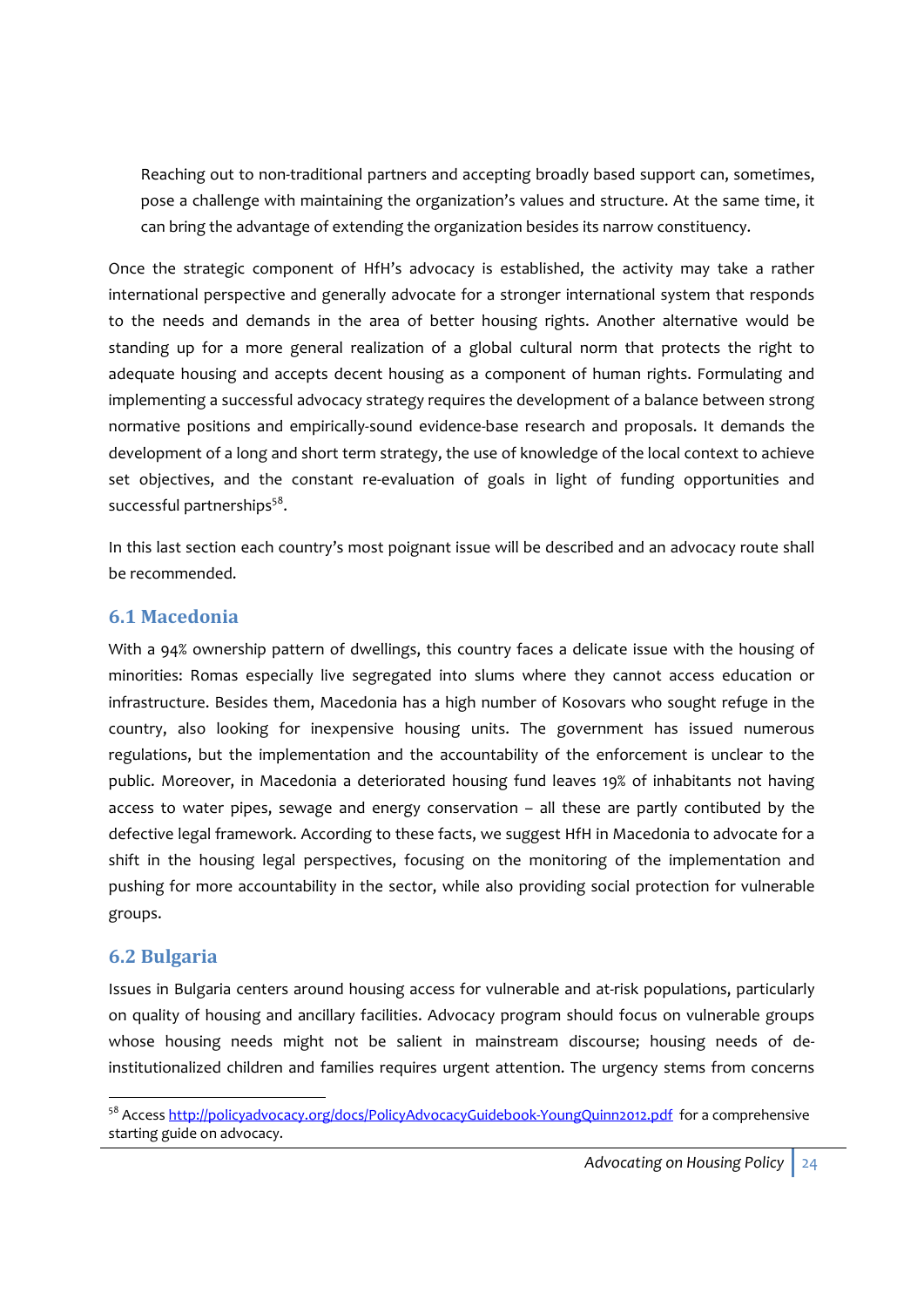not only with room availability, but also with required facilities and help which enable them to have more fluid transition back into society. Provision of these services for this group as well as the Roma population requires injection of more funding to these areas. While the Roma case can be pursued under the Social Cohesion programs and other inclusion programs, there is opportunity for partnerships with specialized organizations that advocate for rights of children and families under state care. In addition, devolution of social services in Bulgaria is also a concern not in terms of its operation, rather by division of financing responsibilities for different services. Thus, it might become much more difficult for some concerns to gain salience. However, this might necessitate both an overarching and localized advocacy framework in Bulgaria, to fit with the national, regional and municipal contexts. Achievement of these will leverage on networks and partnerships already built with local agencies and NGOs.

#### **6.3 Poland**

The creation of a housing market and the devolution of budgetary and administrative functions to the local levels ensured the continuous development of a regulations framework. Despite these developments, housing needs have remained consistently unmeet. Low growth of housing supply has been accompanied with prevalent issues of some of the highest indicators of overcrowding throughout Europe; decreased stock of communal apartment meant to satisfy housing needs of the lowest income sectors; and very low levels of overall infrastructural investment. The role of civil society in fulfilling the demand of social housing and the economic effects of unmeet housing demand remains consistently understudy. Current national policies aimed at further stability of the housing market still fail at addressing the issue of insufficient infrastructure investment and fail to address the limits of private lead investment in satisfying the needs of housing as a merit good. Options for advocacy could aim at engaging the national government to complement its reliance on market mechanisms to provide for housing services by acknowledging the inherent market failures in the provision of social housing through private means alone. Support of further civil sector research and pilot programs could bring benefits in the creation of advocacy networks in the polish contexts. Cementing a reputation for evidence‐base policy proposals can be simultaneously guided by a strong stance on particular issues.

#### **6.4 Romania**

The communist era left Romanians with a great housing stock and with very high chances for procuring a dwelling. However the privatization of social housing units left behind a huge void in this area. The legal framework is comprehensive, but in certain parts it may appear as unrealistic with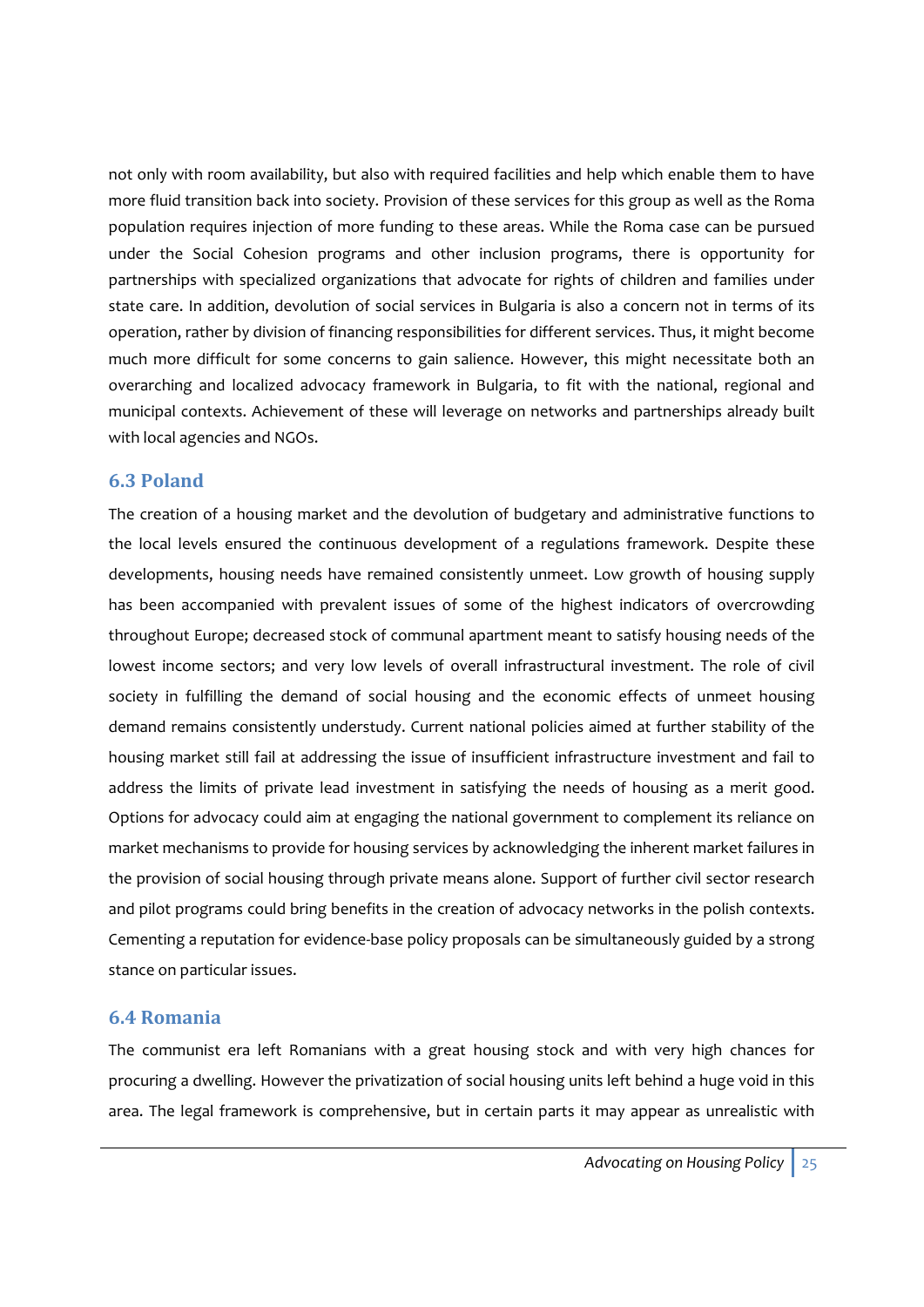consideration to the existing housing stock. The economic crisis of 2009 came as a shock for the housing market as many construction sites were left abandoned. Restoration of historical housing units was also delayed, many buildings being nowadays in a high state of dilapidation. Regarding the vulnerable groups, they become affected by the corruption in the housing allocation system as well as the tough tenure programs and segregation. In this case, HfH can advocate for a more transparent allocation system of housing units and the restoration of abandoned housing facilities. With several national and international NGOs already advocating for decent housing of the Romani minority, we suggest that HfH not to join the bandwagon and crowd in the advocacy in this issue.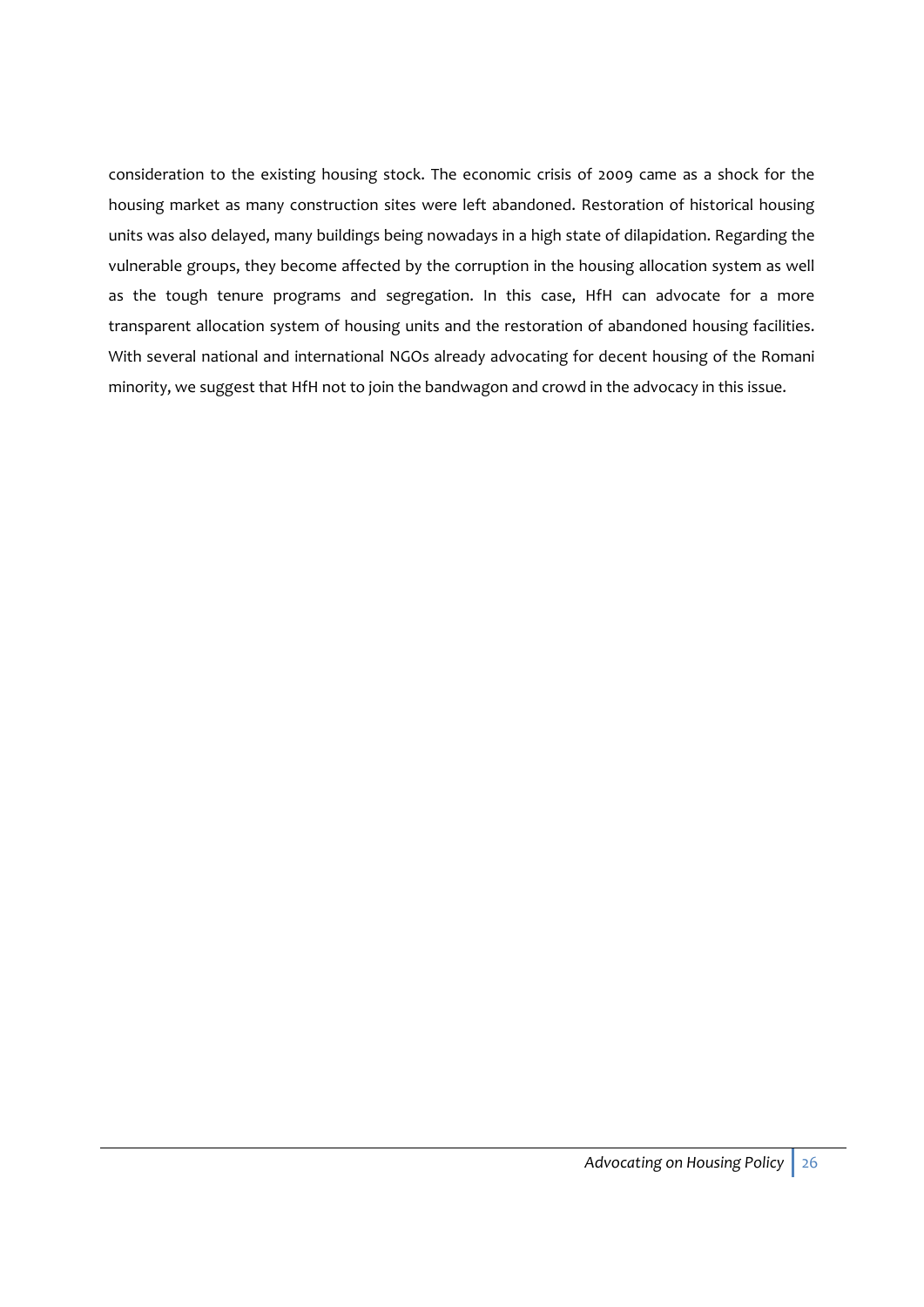# **Final Remarks**

Over the months, our team has tried to overcome limitations by modifying the research strategy to deliver a comprehensive and helpful paper. The inherently limited scope of our research, due to language limitations, has meant the impossibility to acknowledge deeper yet perhaps fundamental aspects of each national reality. Even under these conditions relying on public and private data and research, alongside academic publications, allows this paper to be a reliable study providing general guidelines of housing policy as prescribed by some of its actors and analysts.

We would like to thank our mentor, Andrew Cartwright, who throughout this time has given us precious information and has guided us through the planning and writing process. Also, to Habitat for Humanity as an organization for giving us the opportunity of this project and more specifically to Gyorgy Sumehegy of HfH Europe, Middle East and Africa, who has given us a free hand with regards to the orientation of this project and believed that we will be able to deliver. Also, we would like to thank Andras Szeker from HfH Hungary and Marina Yoveva from HfH Europe, Middle East and Africa office for making time to take part at the interim presentation; their precious insight has been of great importance for this paper. Finally, we give credit to Vera Horvat and Marie‐Pierre Granger whose advice during the presentation served us to deliver a better final paper.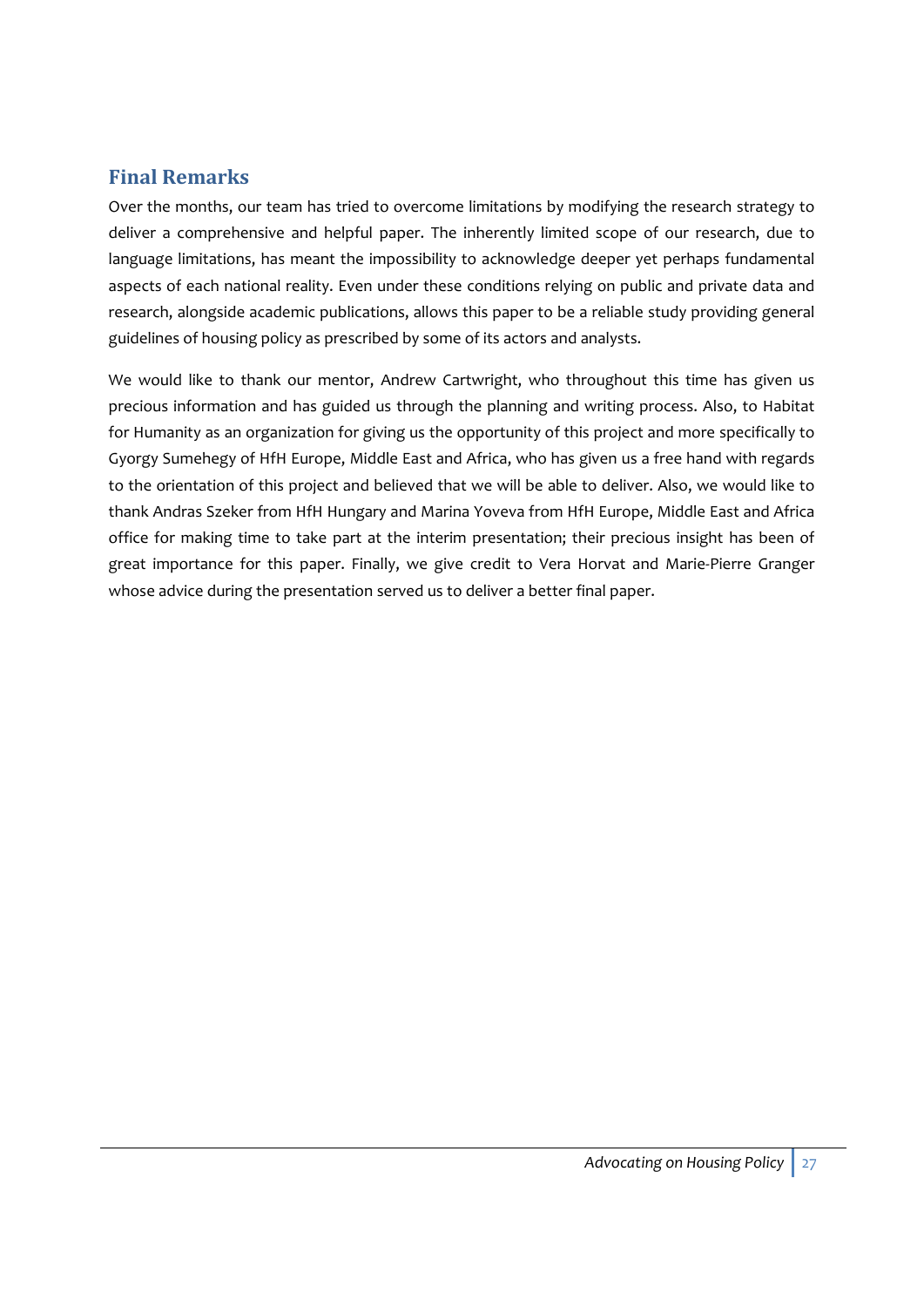# **References**

Amann, Wolfgang. *Habitat for Humanity Housing Review on 23 countries in the ECA region.* 2012 (unpublished).

Bouzarovski, Stefan, Joseph Salukvadze, and Michael Gentile. "A socially resilient urban transition? The contested landscapes of apartment building extensions in two post‐communist cities." *Urban Studies* 48, no. 13 (2011): 2689‐2714.

Canadian Housing and Renewal Association (CHRA) (n.d.), "Talking to Otawa: Strategic advocacy for affordable housing", http://www.chraachru.ca/media/content/Talking%20to%20Ottawa.pdf (Accessed June 20 2013)

Christova, Christine and Spidla Vladmir (2005). *Joint Memorandum on Social Inclusion on The Republic of Bulgaria.* Brussels 03 February 2005

Coinmill (2013). Conversion based on exchange rate at 5.35am CET 3<sup>rd</sup> July 2013. http://coinmill.com/BGN\_EUR.html#BGN=159 226 800.

Constantinescu, Monica, and Mariana Dan. "Social housing in Romania‐ an overall analysis (Locuintele sociale in Romania‐ o analiza de ansamblu)." *Calitatea vietii*, 2005: 87‐100.

Council of Europe Communications. Ref: (CommHR/SG/sf 002‐2012) https://wcd.coe.int/ViewDoc.jsp?id=1909521 (Accessed July 2 2013)

Eminova, Enisa, and Neda Milevska‐Kostova. *Report on the condition of housing and health in Roma Community in Republic of Macedonia.* Skopje: Humanitarian and Charitable Roma Association "Mesečina" Gostivar, 2008.

Eurostat (2013) *Housing Statistics.* [Online]European Commission, Eurostat http://epp.Eurostat.ec.europa.eu/statistics\_explained/index.php/Housing\_statistics [Last Accessed: 30th June, 2013]

Government of Bulgaria. National Social Services Report of the Republic of Bulgaria 2011‐2012.

Government of Republic of Macedonia. "National Strategy on Alleviation of Poverty and Social Exclusion in The Republic of Macedonia 2010‐2020." *United Nations.* 2010. https://www.google.ba/url?sa=t&rct=j&q=&esrc=s&source=web&cd=1&cad=rja&ved=0CD0QFjAA&ur l=http%3A%2F%2Fwww.un.org.mk%2Ffiles%2Fpdfs%2Fareas%2Fsocial\_inclusion%2Fresources%2FStrateg ija za namaluvanje na siromastija20102020ENG9Nov2010.pdf&ei=DrHOUbOdIILLtQbx (Accessed June 1, 2013).

Happach, M. (2008). *Housing Policy in Poland.* [Online] Warsaw University of Technology. http://www.slideshare.net/dziarski/housing-policy-in-poland [Last accessed: 20th June, 2013]

Indexmundi (2013). Calculated using the World Bank Population figure for Bulgaria (2012 figures). http://www.indexmundi.com/facts/indicators/SP.POP.TOTL (Accessed July 2, 2013)

International Crisis Group (ICG), *Macedonia: Towards Destabilisation? The Kosovo Crisis Takes Its Toll On Macedonia*, 21 May 1999, available at: http://www.refworld.org/docid/3de62e004.html (accessed June 2, 2013).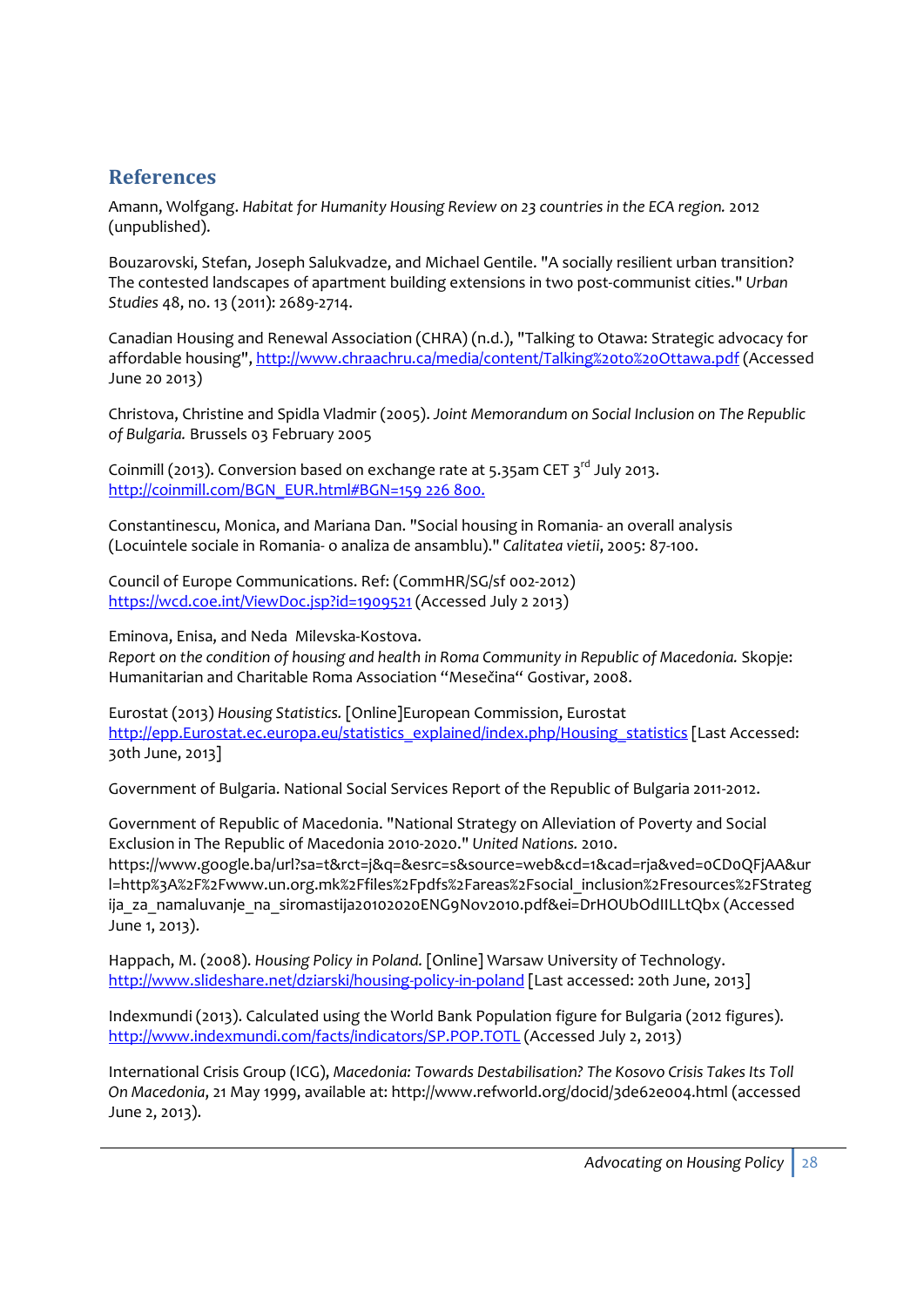International Monetary Fund (IMF). Bulgaria (2012). Article IV Consultation—Staff Report; Public Information; and Statement by the Executive Director for Bulgaria. IMF Country Report No. 12/328. December 2012.

Kosiedowski, M. (2013). *Housing and Innovative Care in Poland.* [Online] Poznan Supercomputing and Networking Center. http://seb.soc.cas.cz/ost\_soub/pp9\_preliminary\_report\_poland.pdf (Accessed: 24th June, 2013)

Lux, M. (2003). 'Efficiency and Effectiveness of housing policies in the Central and Eastern Europe Countries'. *International Journal of Housing Policy,* 3(3): 243‐265

Mayo, S. and Stein, J. (1995). 'Housing and Labor Market Distortions in Poland: Linkages and Policy Implications'. *Journal of Housing Economics,* 4(2): 153‐182

Merril, S. and Kozlowski, E. (2001). 'Developing Housing Finance in a Transition Economy: The Case of Poland'. *Journal of Housing Economics,* 10(3): 363‐392

Pascariu, Simona, and Manuela Stanculescu. "Homeownership Model: Management improved and quality standard challenges." In *Housing policy: an end or a new beginning?*, by Martin Lux, 243‐292. Budapest: Open Society Institute, 2003.

Pichler‐Milanovich, N. (2001). 'Urban Housing Markets in Central and Eastern Europe: Convergence, Divergence or Policy Colapse'. *International Journal of Housing Policy,* 1(2): 145‐187

State Statistical Office. *Macedonia in Figures 2012.* Skopje: State Statistical Office of the Republic of Macedonia, 2012.

Struyk, R. and Cooley, S. (2000). *'Regional Economic Development in Eastern Europe: An Example from Poland*. [Online] Urban Institute Publications. http://www.urban.org/publications/410251.html (Accessed 24th June, 2013)

Tsenkova, Sasha. *Housing Reforms: Implementation Challenges And Opportunities In Housing Policy And Practice In The UNECE Region.* Geneva: United Nations Economic Commission for Europe, 2011.

Turner, B. and Elsinga, M. (2010). 'Housing Allowances: Finding a Balance Between Social Justice and Market Incentives'. *International Journal of Housing Policy,* 5(2): 103‐109

Uchman, R. and Adamski, J. (2003). 'Rental Model: How to Meet the Market Rules and Social Goals for Housing? Local Government and Housing in Poland'. In M. Lux (ed.) *Housing Policy: An End or A New Beginning?* . Budapest: Open Society Institute, pp. 117‐183

UNICEF (1999) Declaration of the Rights of the Child.

http://www.unicef.org/lac/spbarbados/Legal/global/General/declaration\_child1959.pdf (Accessed July 1 2013)

United Nations. *Human Settlement Country Profile: Republic of Macedonia.* United Nations, 2004.

Voicu, Bogdan, and Ruxandra Noica. "The housing necessities in Romania (Nevoia de locuinte in Romania)." *Bogdan Voicu.* July 30, 2007.

http://www.bogdanvoicu.home.ro/publicatii/lucrari%20complete/Nevoia%20de%20locuinte%20in%20R omania.pdf (Accessed March 08, 2013).